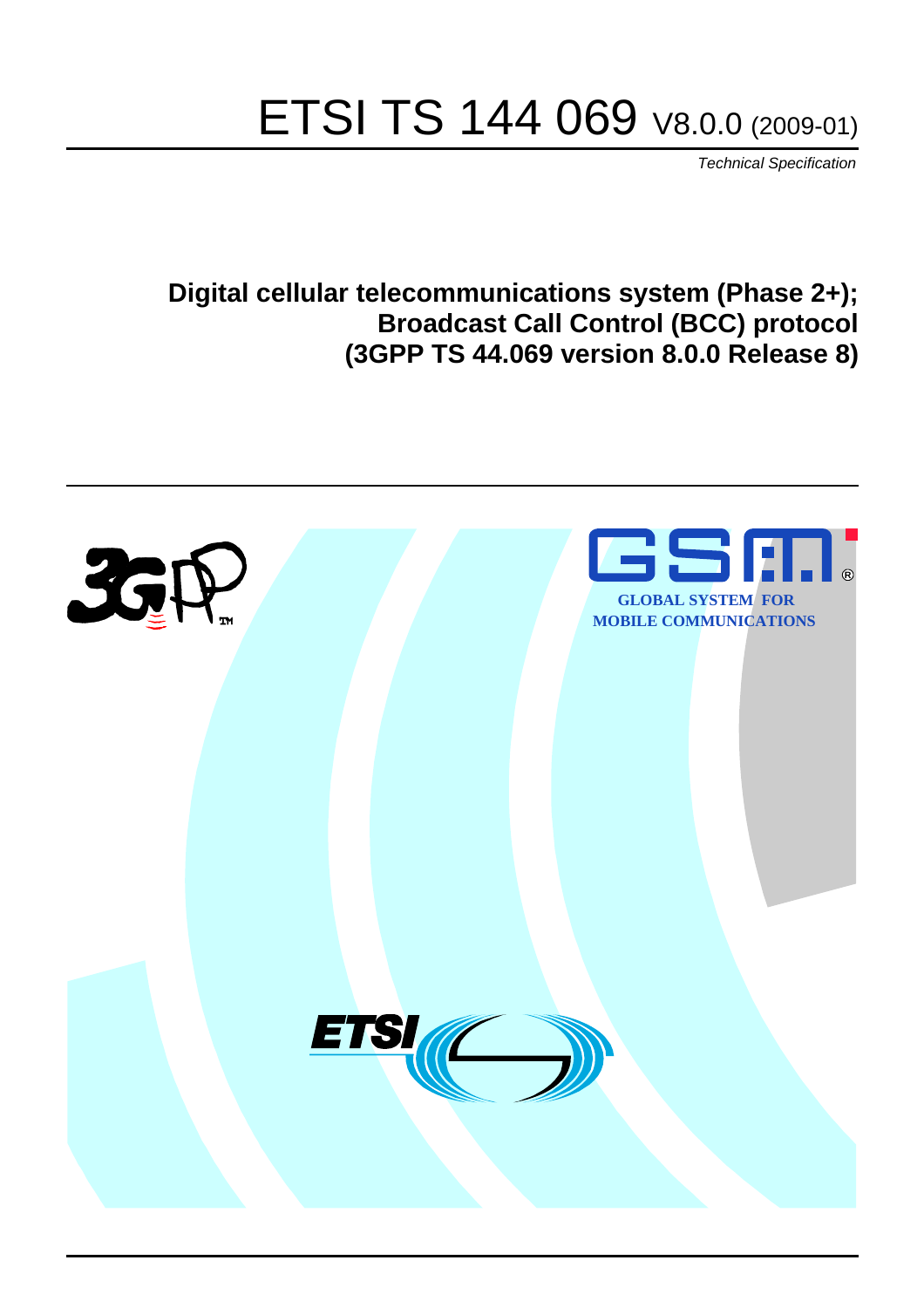Reference RTS/TSGC-0144069v800

> Keywords GSM

#### *ETSI*

#### 650 Route des Lucioles F-06921 Sophia Antipolis Cedex - FRANCE

Tel.: +33 4 92 94 42 00 Fax: +33 4 93 65 47 16

Siret N° 348 623 562 00017 - NAF 742 C Association à but non lucratif enregistrée à la Sous-Préfecture de Grasse (06) N° 7803/88

#### *Important notice*

Individual copies of the present document can be downloaded from: [http://www.etsi.org](http://www.etsi.org/)

The present document may be made available in more than one electronic version or in print. In any case of existing or perceived difference in contents between such versions, the reference version is the Portable Document Format (PDF). In case of dispute, the reference shall be the printing on ETSI printers of the PDF version kept on a specific network drive within ETSI Secretariat.

Users of the present document should be aware that the document may be subject to revision or change of status. Information on the current status of this and other ETSI documents is available at <http://portal.etsi.org/tb/status/status.asp>

If you find errors in the present document, please send your comment to one of the following services: [http://portal.etsi.org/chaircor/ETSI\\_support.asp](http://portal.etsi.org/chaircor/ETSI_support.asp)

#### *Copyright Notification*

No part may be reproduced except as authorized by written permission. The copyright and the foregoing restriction extend to reproduction in all media.

> © European Telecommunications Standards Institute 2009. All rights reserved.

**DECT**TM, **PLUGTESTS**TM, **UMTS**TM, **TIPHON**TM, the TIPHON logo and the ETSI logo are Trade Marks of ETSI registered for the benefit of its Members.

**3GPP**TM is a Trade Mark of ETSI registered for the benefit of its Members and of the 3GPP Organizational Partners. **LTE**™ is a Trade Mark of ETSI currently being registered

for the benefit of its Members and of the 3GPP Organizational Partners.

**GSM**® and the GSM logo are Trade Marks registered and owned by the GSM Association.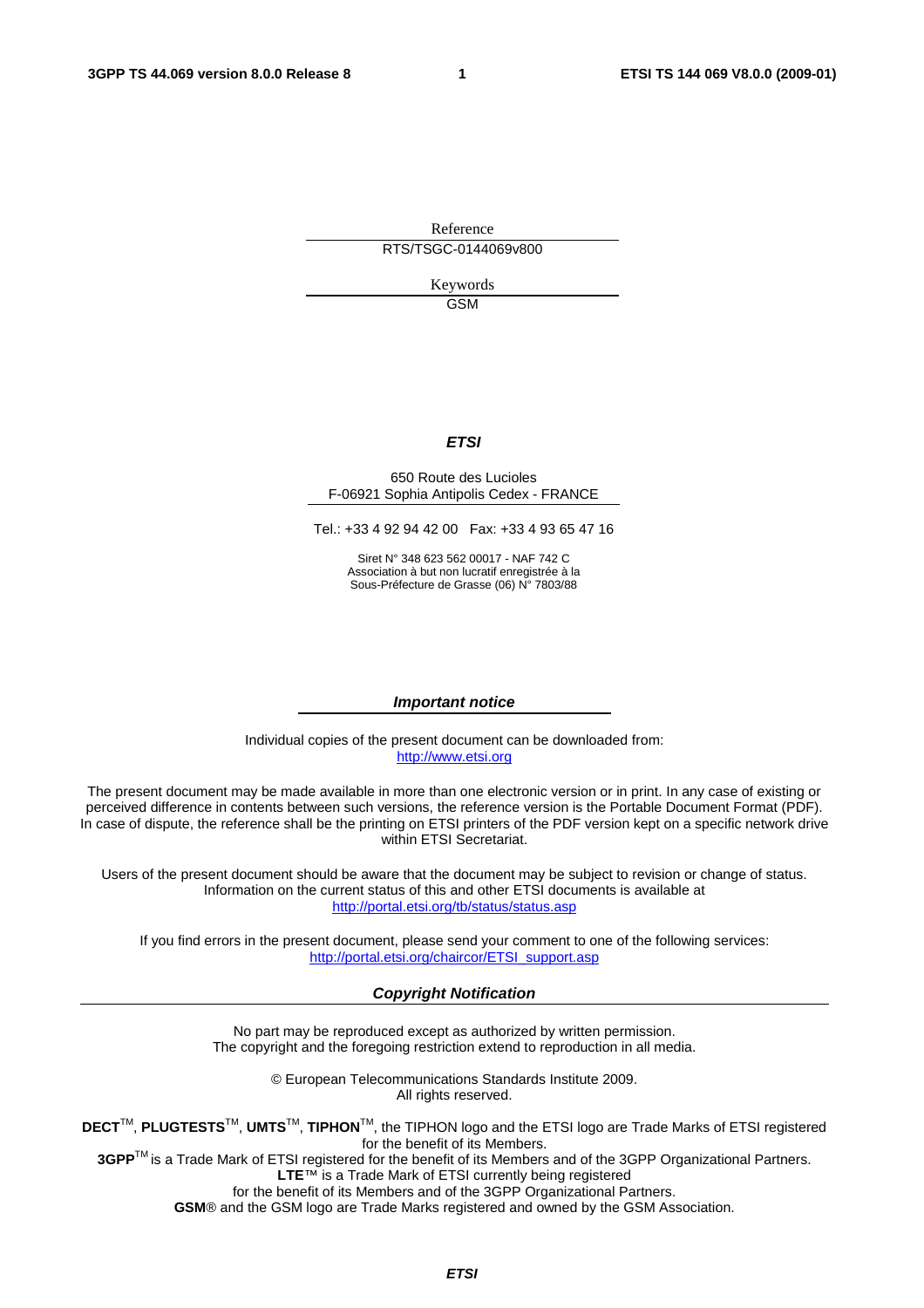# Intellectual Property Rights

IPRs essential or potentially essential to the present document may have been declared to ETSI. The information pertaining to these essential IPRs, if any, is publicly available for **ETSI members and non-members**, and can be found in ETSI SR 000 314: *"Intellectual Property Rights (IPRs); Essential, or potentially Essential, IPRs notified to ETSI in respect of ETSI standards"*, which is available from the ETSI Secretariat. Latest updates are available on the ETSI Web server [\(http://webapp.etsi.org/IPR/home.asp\)](http://webapp.etsi.org/IPR/home.asp).

Pursuant to the ETSI IPR Policy, no investigation, including IPR searches, has been carried out by ETSI. No guarantee can be given as to the existence of other IPRs not referenced in ETSI SR 000 314 (or the updates on the ETSI Web server) which are, or may be, or may become, essential to the present document.

# Foreword

This Technical Specification (TS) has been produced by ETSI 3rd Generation Partnership Project (3GPP).

The present document may refer to technical specifications or reports using their 3GPP identities, UMTS identities or GSM identities. These should be interpreted as being references to the corresponding ETSI deliverables.

The cross reference between GSM, UMTS, 3GPP and ETSI identities can be found under [http://webapp.etsi.org/key/queryform.asp.](http://webapp.etsi.org/key/queryform.asp)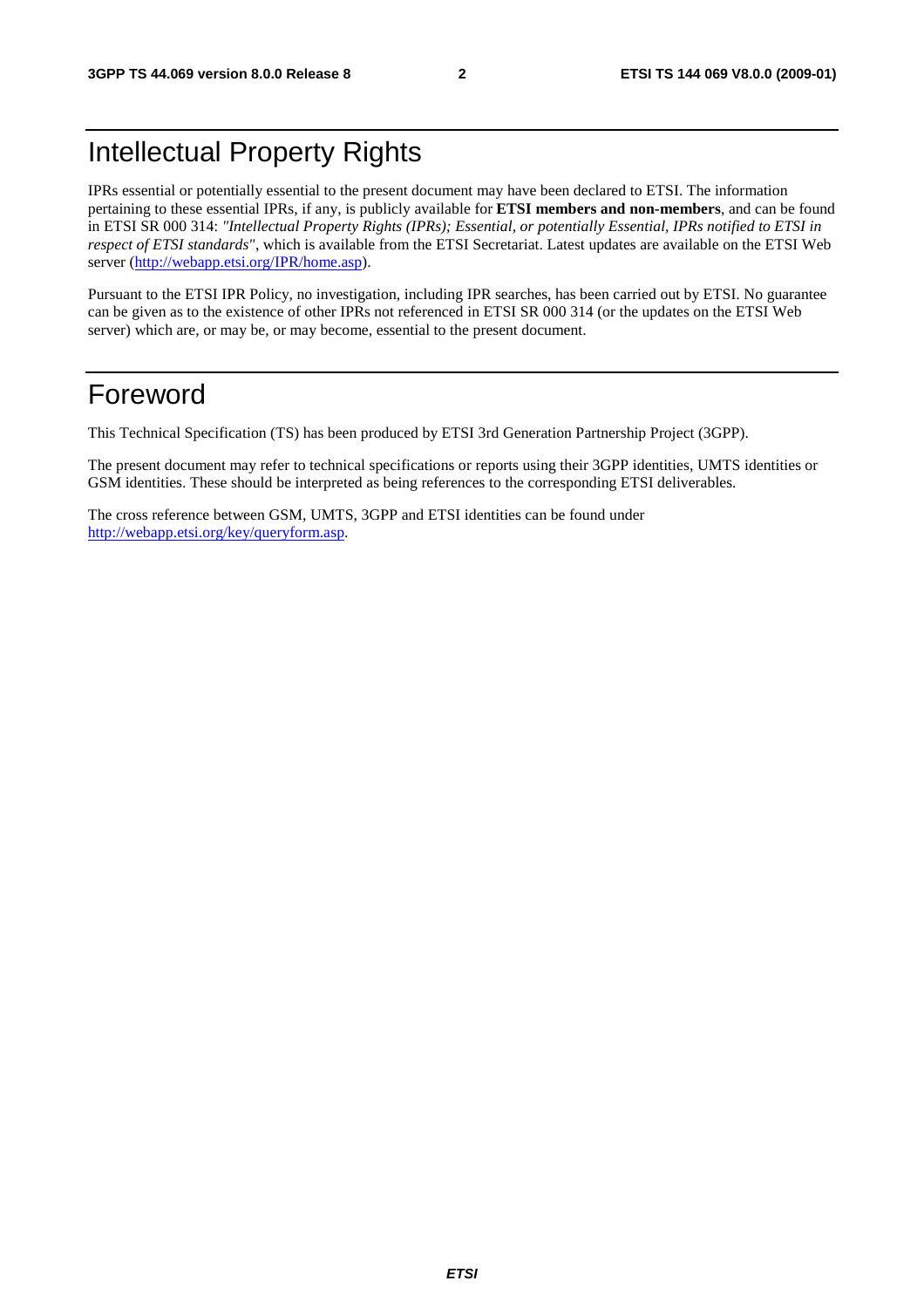#### $\mathbf{3}$

# Contents

| 1                      |                                                                       |  |  |  |
|------------------------|-----------------------------------------------------------------------|--|--|--|
| 2                      |                                                                       |  |  |  |
|                        |                                                                       |  |  |  |
| 3<br>3.1               |                                                                       |  |  |  |
| 3.2                    |                                                                       |  |  |  |
|                        |                                                                       |  |  |  |
| 4                      |                                                                       |  |  |  |
| 5                      |                                                                       |  |  |  |
| 6                      |                                                                       |  |  |  |
| 6.1                    |                                                                       |  |  |  |
| 6.1.1                  |                                                                       |  |  |  |
| 6.1.2                  |                                                                       |  |  |  |
| 6.1.2.1                |                                                                       |  |  |  |
| 6.1.2.1.1              |                                                                       |  |  |  |
| 6.1.2.1.2              |                                                                       |  |  |  |
| 6.1.2.1.3<br>6.1.2.1.4 |                                                                       |  |  |  |
| 6.1.2.1.5              |                                                                       |  |  |  |
| 6.1.2.1.6              |                                                                       |  |  |  |
| 6.1.2.1.7              |                                                                       |  |  |  |
| 6.1.2.1.8              |                                                                       |  |  |  |
| 6.1.2.1.9              |                                                                       |  |  |  |
| 6.1.2.1.10             |                                                                       |  |  |  |
| 6.1.2.1.11             |                                                                       |  |  |  |
| 6.1.2.2                | BROADCAST CALL CONTROL STATES AT THE NETWORK SIDE OF THE INTERFACE 10 |  |  |  |
| 6.1.2.2.1              |                                                                       |  |  |  |
| 6.1.2.2.2              |                                                                       |  |  |  |
| 6.1.2.2.3              |                                                                       |  |  |  |
| 6.1.2.2.4              |                                                                       |  |  |  |
| 6.1.2.2.5              |                                                                       |  |  |  |
| 6.2                    |                                                                       |  |  |  |
| 6.2.1                  |                                                                       |  |  |  |
| 6.2.2                  |                                                                       |  |  |  |
| 6.2.2.1<br>6.2.2.2     |                                                                       |  |  |  |
| 6.2.3                  |                                                                       |  |  |  |
| 6.3                    |                                                                       |  |  |  |
| 6.3.1                  |                                                                       |  |  |  |
| 6.3.2                  |                                                                       |  |  |  |
| 6.3.3                  |                                                                       |  |  |  |
| 6.4                    |                                                                       |  |  |  |
| 6.4.1                  |                                                                       |  |  |  |
| 6.4.2                  |                                                                       |  |  |  |
| 6.5                    |                                                                       |  |  |  |
| 6.5.1                  |                                                                       |  |  |  |
| 6.5.1.1                |                                                                       |  |  |  |
| 6.5.1.2                |                                                                       |  |  |  |
| 7                      |                                                                       |  |  |  |
| 7.1                    |                                                                       |  |  |  |
|                        |                                                                       |  |  |  |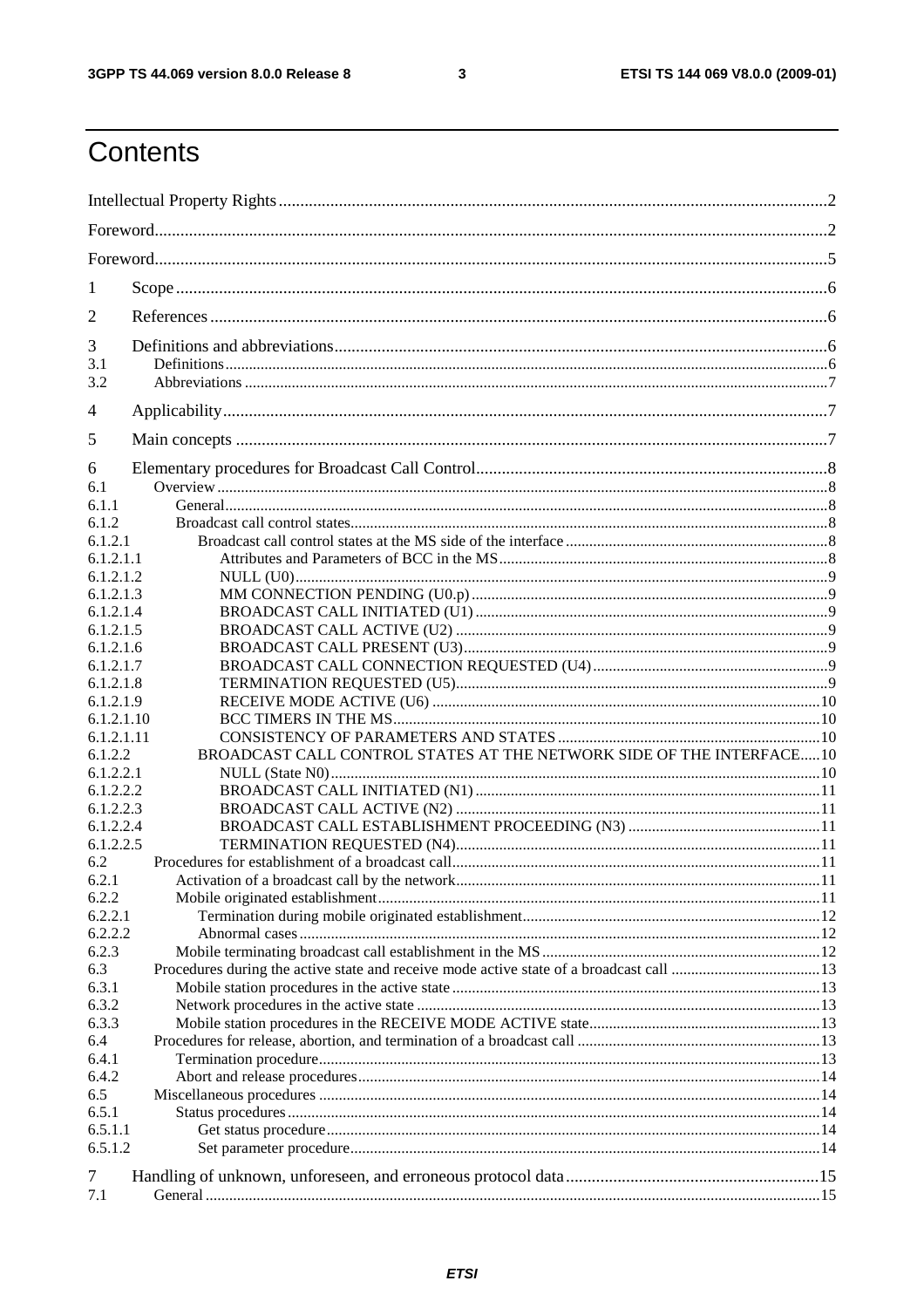#### $\overline{\mathbf{4}}$

| 7.2    |                                                                                               |  |
|--------|-----------------------------------------------------------------------------------------------|--|
| 7.3    |                                                                                               |  |
| 7.4    |                                                                                               |  |
| 7.5    |                                                                                               |  |
| 7.6    | Unknown and unforeseen information elements in the non-imperative message part 16             |  |
| 7.6.1  |                                                                                               |  |
| 7.6.2  |                                                                                               |  |
| 7.6.3  |                                                                                               |  |
| 7.7    |                                                                                               |  |
| 7.7.1  |                                                                                               |  |
| 7.8    |                                                                                               |  |
|        |                                                                                               |  |
| 8      |                                                                                               |  |
| 8.1    |                                                                                               |  |
| 8.2    |                                                                                               |  |
| 8.2.1  |                                                                                               |  |
| 8.3    |                                                                                               |  |
| 8.3.1  |                                                                                               |  |
| 8.3a   |                                                                                               |  |
| 8.3a.1 |                                                                                               |  |
| 8.3a.2 |                                                                                               |  |
| 8.4    |                                                                                               |  |
| 8.5    |                                                                                               |  |
| 8.5.1  |                                                                                               |  |
| 8.6    |                                                                                               |  |
| 8.6.1  |                                                                                               |  |
| 8.6.2  |                                                                                               |  |
| 8.7    |                                                                                               |  |
| 8.8    |                                                                                               |  |
| 8.9    |                                                                                               |  |
| 9      |                                                                                               |  |
| 9.1    |                                                                                               |  |
| 9.2    |                                                                                               |  |
| 9.3    |                                                                                               |  |
| 9.4    |                                                                                               |  |
| 9.4.1  |                                                                                               |  |
| 9.4.2  |                                                                                               |  |
| 9.4.3  |                                                                                               |  |
| 9.4.4  |                                                                                               |  |
| 9.4.5  |                                                                                               |  |
| 9.4.6  |                                                                                               |  |
| 9.4.7  |                                                                                               |  |
|        | Annex A (informative): Example of the coding of the user-user information after decompression |  |
|        |                                                                                               |  |
|        |                                                                                               |  |
|        |                                                                                               |  |
|        |                                                                                               |  |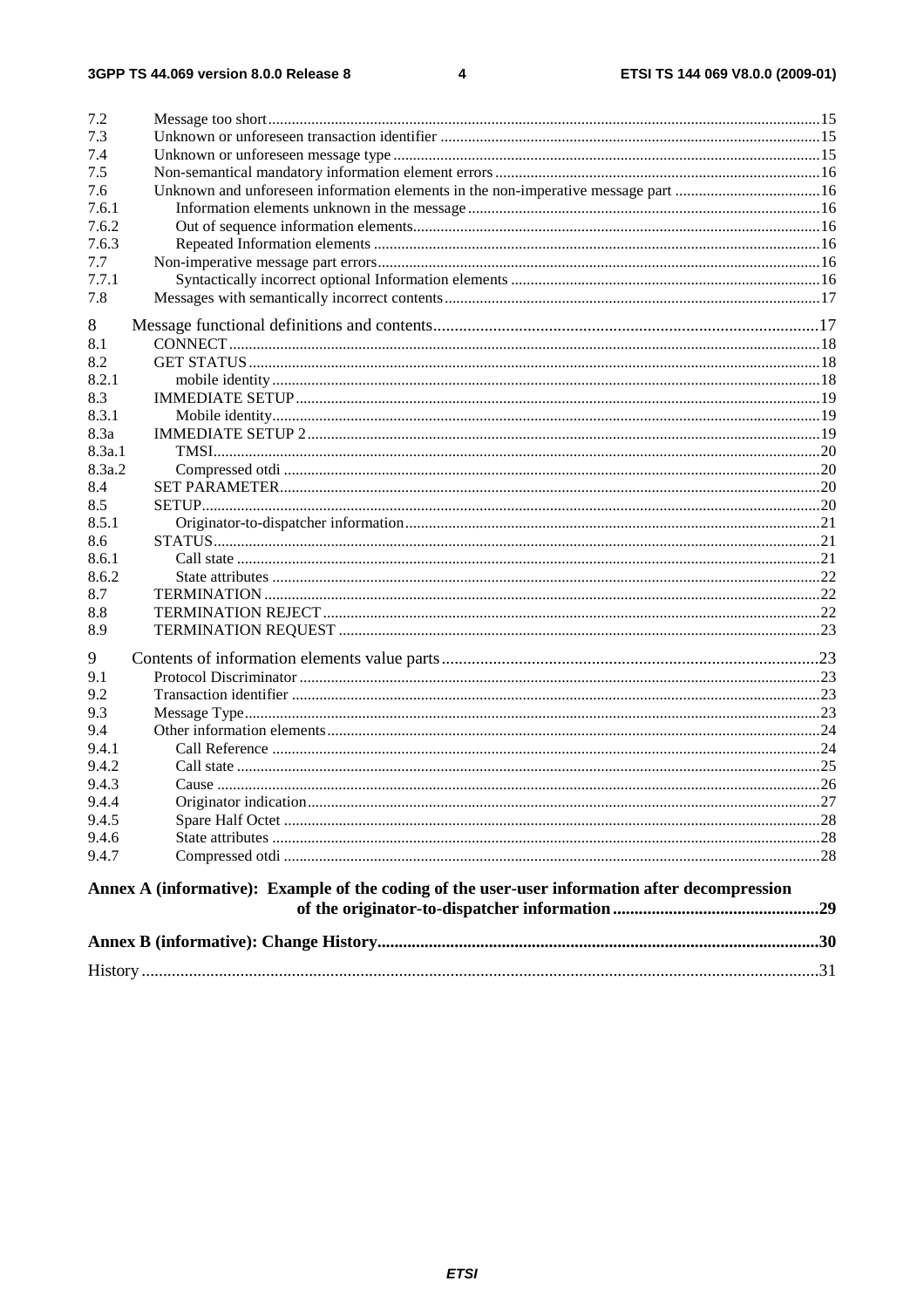# Foreword

This Technical Specification has been produced by the 3<sup>rd</sup> Generation Partnership Project (3GPP).

The contents of the present document are subject to continuing work within the TSG and may change following formal TSG approval. Should the TSG modify the contents of the present document, it will be re-released by the TSG with an identifying change of release date and an increase in version number as follows:

Version x.y.z

where:

- x the first digit:
	- 1 presented to TSG for information;
	- 2 presented to TSG for approval;
	- 3 or greater indicates TSG approved document under change control.
- y the second digit is incremented for all changes of substance, i.e. technical enhancements, corrections, updates, etc.
- z the third digit is incremented when editorial only changes have been incorporated in the document.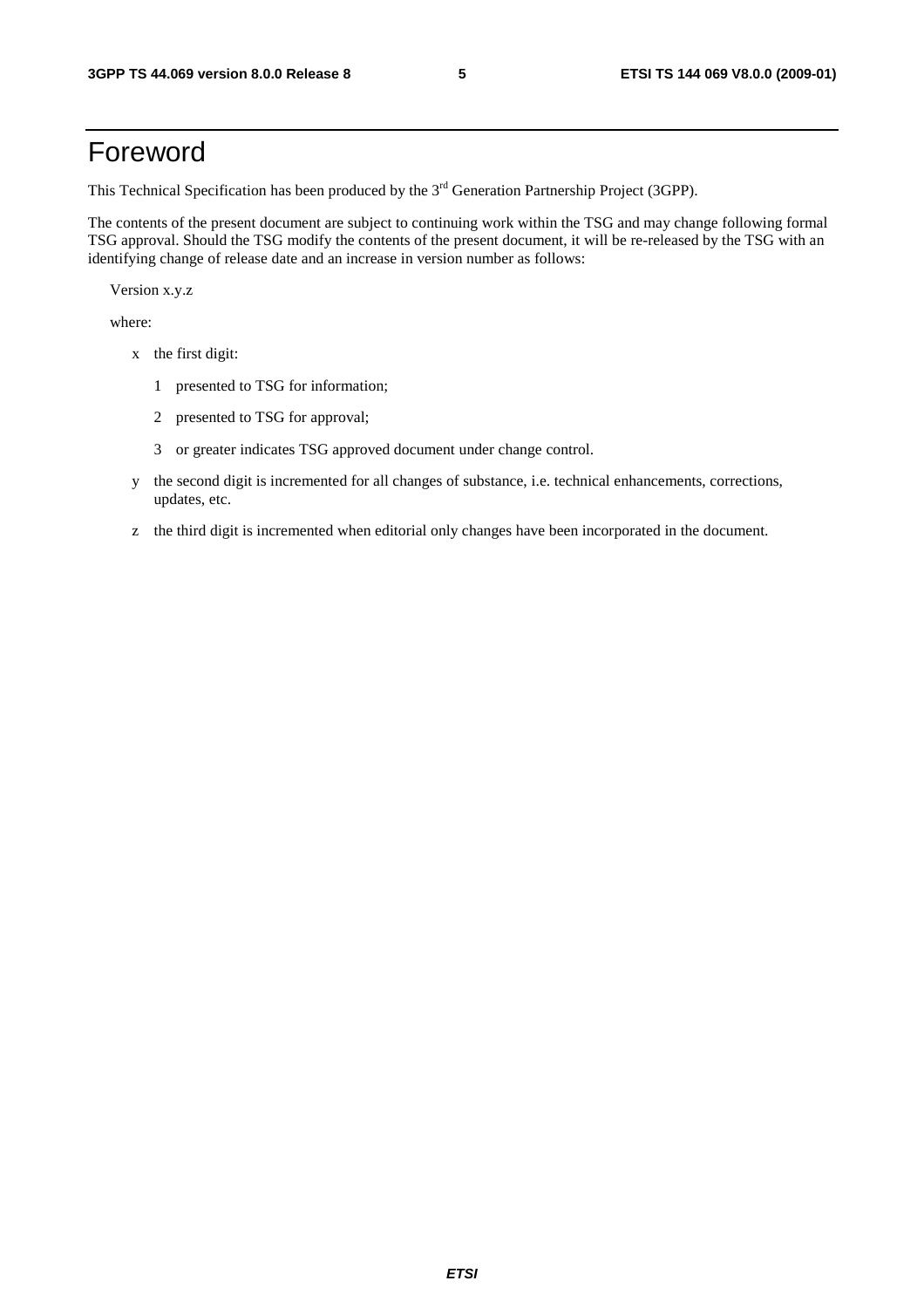# 1 Scope

The present document specifies the Broadcast Call Control (BCC) protocol used by the Voice Broadcast Call Service (VBCS) on the radio interface.

# 2 References

The following documents contain provisions which, through reference in this text, constitute provisions of the present document.

- References are either specific (identified by date of publication, edition number, version number, etc.) or non-specific.
- For a specific reference, subsequent revisions do not apply.
- For a non-specific reference, the latest version applies. In the case of a reference to a 3GPP document (including a GSM document), a non-specific reference implicitly refers to the latest version of that document *in the same Release as the present document*.
- [1] Void.
- [1a] 3GPP TR 21.905: "Vocabulary for 3GPP Specifications".
- [2] 3GPP TS 42.069: "Voice Broadcast Service (VBS); Stage 1".
- [3] 3GPP TS 23.003: "Numbering, addressing and identification".
- [4] 3GPP TS 23.067: "enhanced Multi-Level Precedence and Pre-emption service (eMLPP); Stage 2".
- [5] 3GPP TS 43.069: "Voice Broadcast Call Service (VBCS); Stage 2".
- [6] 3GPP TS 44.006: "Mobile Station Base Station System (MS BSS) interface; Data Link (DL) layer specification".
- [7] 3GPP TS 24.007: "Mobile radio interface signalling layer 3; General aspects".
- [8] 3GPP TS 24.008: "Mobile Radio Interface Layer 3 specification; Core Network Protocols; Stage 3".
- [9] 3GPP TS 44.018: "Mobile radio interface layer 3 specification; Radio Resource Control Protocol".
- [10] 3GPP TS 44.068: "Group Call Control (GCC) protocol".

# 3 Definitions and abbreviations

### 3.1 Definitions

For the purposes of the present document, the terms and definitions defined in 3GPP TS 42.069 and the following apply:

**Attachment of the user connection:** See 3GPP TS 24.008, subclause 5.2.

**Broadcast call channel:** downlink channel to be allocated in each cell of the group call area for a particular broadcast call. All MSs of the listening service subscribers in one cell shall listen to the common downlink.

**Broadcast call:** is used in the same sense as "voice broadcast call".

**Calling user:** BCC entity in the Mobile Station (MS) initiating or having initiated a broadcast call.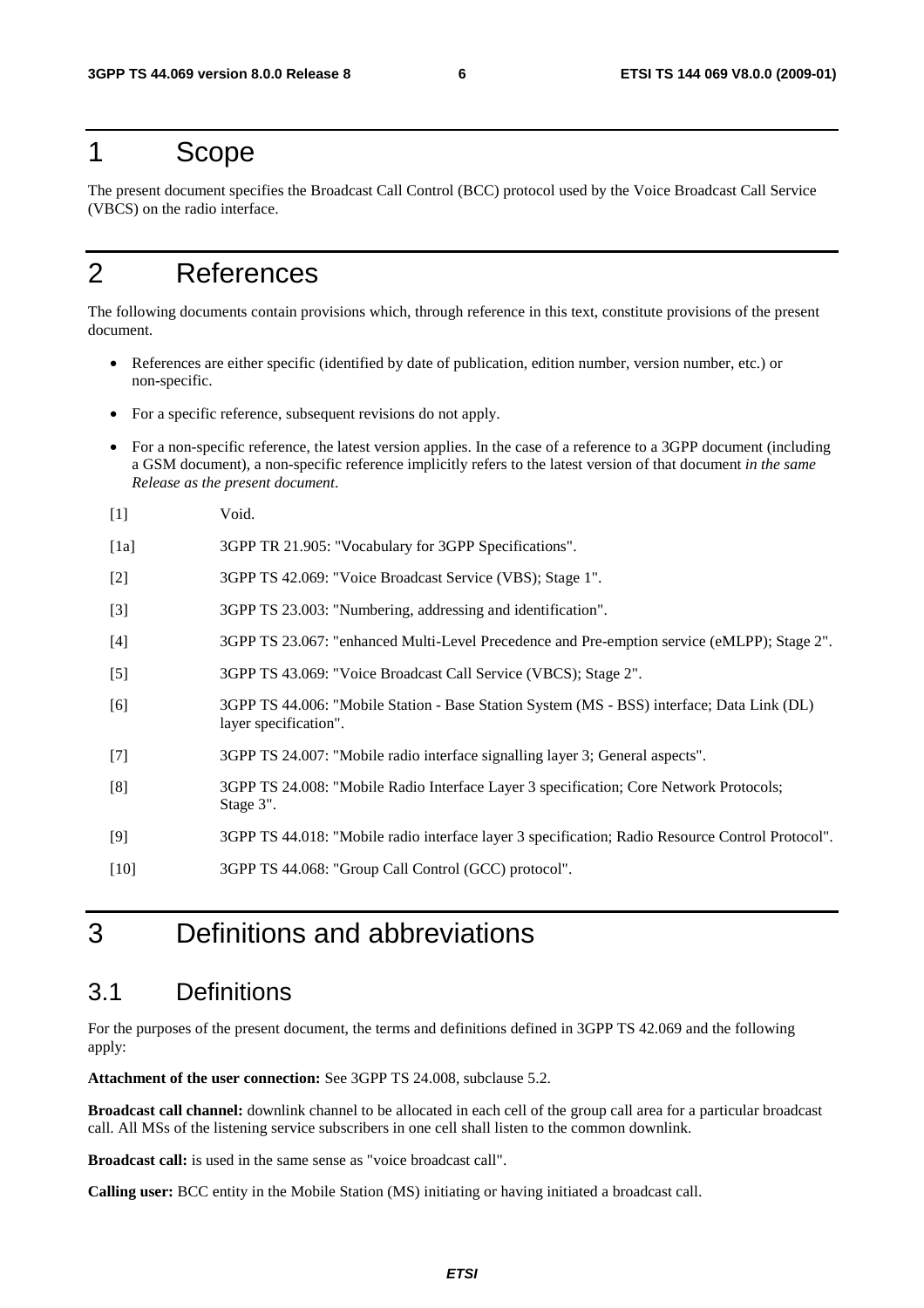**Clearing the context related to the broadcast call establishment:** all running BCC timers in the relevant BCC entity are stopped, all attributes in the relevant BCC entity are deleted.

**Downlink:** network to MS direction.

**Group receive mode:** See 3GPP TS 44.018.

**Originating mobile station:** MS initiating or having initiated the broadcast call.

**Uplink:** Mobile station to network direction.

### 3.2 Abbreviations

For the purposes of the present document, the abbreviation defined in 3GPP TR 21.905 [1a] and the following applies:

BCC Broadcast Call Control

# 4 Applicability

Support of the broadcast call protocol is optional in the MS and in the network.

# 5 Main concepts

The present document describes the broadcast call control (BCC) protocol, which is one of the protocols of the Connection Management (CM) sublayer (see 3GPP TS 24.007).

There is in general more than one MS engaged in a broadcast call. Consequently, there is in general more than one MS with a BCC entity engaged in the same broadcast call, and there is one BCC entity in the network engaged in that broadcast call.

Under which conditions a BCC message is passed from lower (sub-)layers to the BCC entity is defined in the specifications of the sub-layers.

The MS shall ignore BCC messages that it receives which were sent in unacknowledged mode and which explicitly specify as destination a mobile identity which is not a mobile identity of the MS.

Higher layers and the MM sub-layer decide when to accept parallel BCC transactions and when/whether to accept BCC transactions in parallel to other CM transactions.

The broadcast call may be initiated by a mobile user or by a dispatcher. Specification of a protocol for dispatchers is out of the scope of the present document. Hence, in the scope of the present document, there are:

- one BCC entity in the network; and
- one or more than one BCC entities in different MSs;

engaged in a broadcast call, and one ore none of the MSs is the originator of the broadcast call (called the originating MS in the present document).

NOTE: Whereas for the Group Call Control (GCC) protocol (see 3GPP TS 44.068), in certain situations, the GCC entity in a MS assumes to be the originator of a broadcast call without being the originator, this is not the case for the BCC protocol.

The originator of the BCC transaction chooses the Transaction Identifier (TI). A MS not assuming to be the originator of the transaction will chose the transaction identifier received from the network, setting the TI flag to  $1+x \mod 2$  where x is the received TI flag.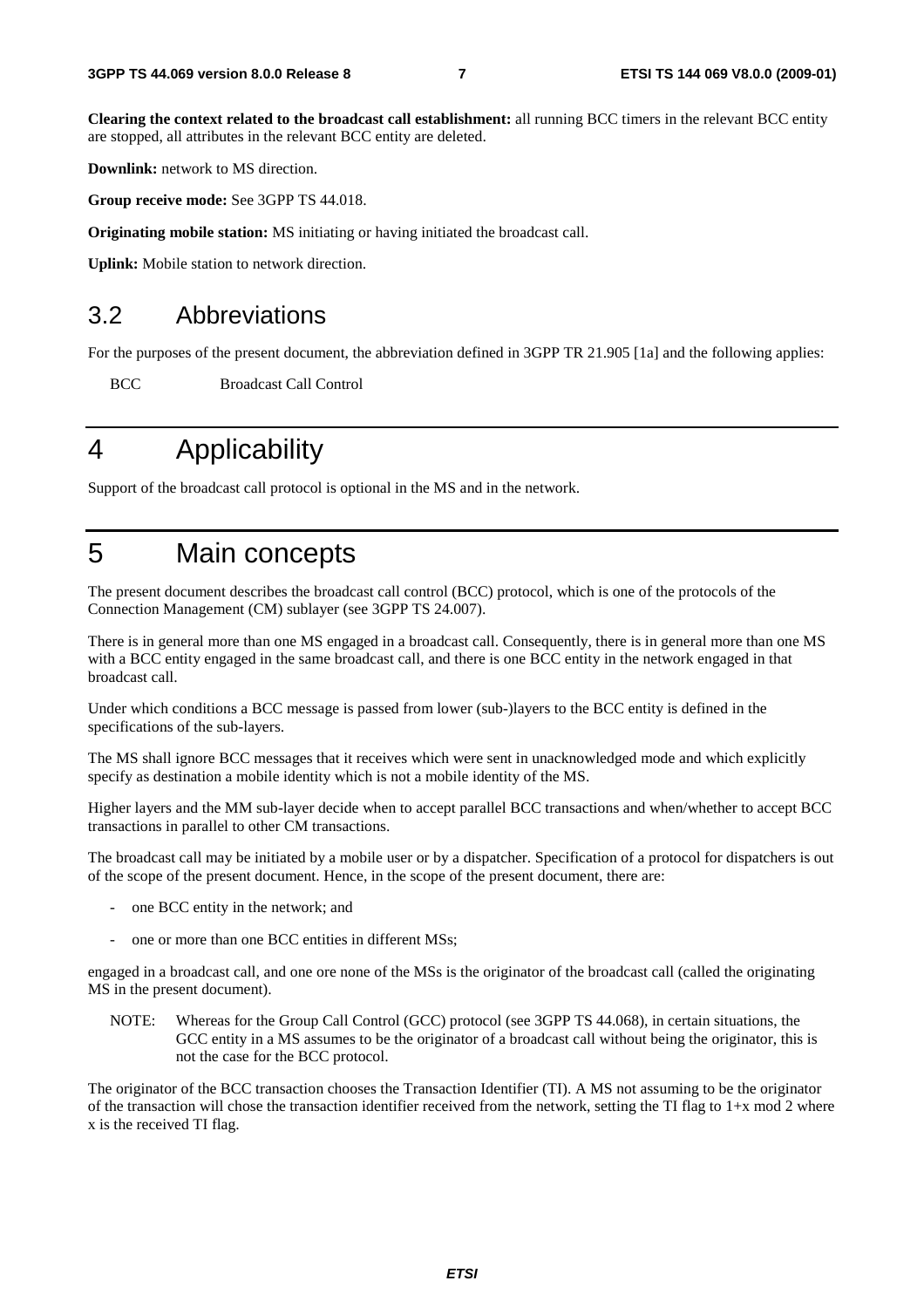The present document describes the broadcast call control protocol only with regard to two peer entities, one in a MS, the other one in the network. The call control entities are described as communicating finite state machines which exchange messages across the radio interface and communicate internally with other protocol (sub)layers. In particular, the BCC protocol uses the MM and RR sublayer specified in 3GPP TS 24.008 and 3GPP TS 44.018. The BCC entity in a MS that is not the originator of the broadcast call shall not send messages to its peer entity. This description in only normative as far as the consequential externally observable behaviour is concerned. For simplicity, instead of using the terms "BCC entity in the MS" and "BCC entity in the network", the present document often uses the terms "MS" and "network" if no confusion may arise.

Certain sequences of actions of the two peer entities compose "elementary procedures" which are used as a basis for the description in the present document. These elementary procedures are defined in clause 6.

The network should apply supervisory functions to verify that the BCC procedures are progressing and if not, take appropriate means to resolve the problems. This, however, is out of the scope of the present document.

# 6 Elementary procedures for Broadcast Call Control

### 6.1 Overview

### 6.1.1 General

The elementary procedures may be broadcasted into the following classes:

- broadcast call establishment procedures;
- broadcast call termination procedures;
- broadcast call information phase procedures;
- miscellaneous procedures.

### 6.1.2 Broadcast call control states

#### 6.1.2.1 Broadcast call control states at the MS side of the interface

The BCC entity of the MS is described as an extended finite state machine. It performs transitions between states. It has certain parameters and attributes, e.g. configuration parameters and behaviour parameters, which it sets and changes based on interaction with higher and lower (sub-)layers and on message exchange with its peer entity. If a configuration parameter is set to a certain value, the MS shall also adapt the configuration accordingly. Behaviour parameters decide on (part of) the behaviour of the BCC entity. When the BCC entity in the MS receives a message, it shall first analyse whether it shall ignore the message, see clauses 5 and 7.

### 6.1.2.1.1 Attributes and Parameters of BCC in the MS

For the following behaviour parameters, the description is informative.

| <b>Parameter</b> | <b>Description</b>                                                                                                                              |
|------------------|-------------------------------------------------------------------------------------------------------------------------------------------------|
| <b>ORIG</b>      | Depending on the context, the MS assumes to be the originator of the call (ORIG=T) or not to be the<br>originator of the call (ORIG=F).         |
| <b>COMM</b>      | Depending on the context, the MS assumes that communication with its peer entity is enabled in both<br>directions (COMM = T) or not (COMM = F). |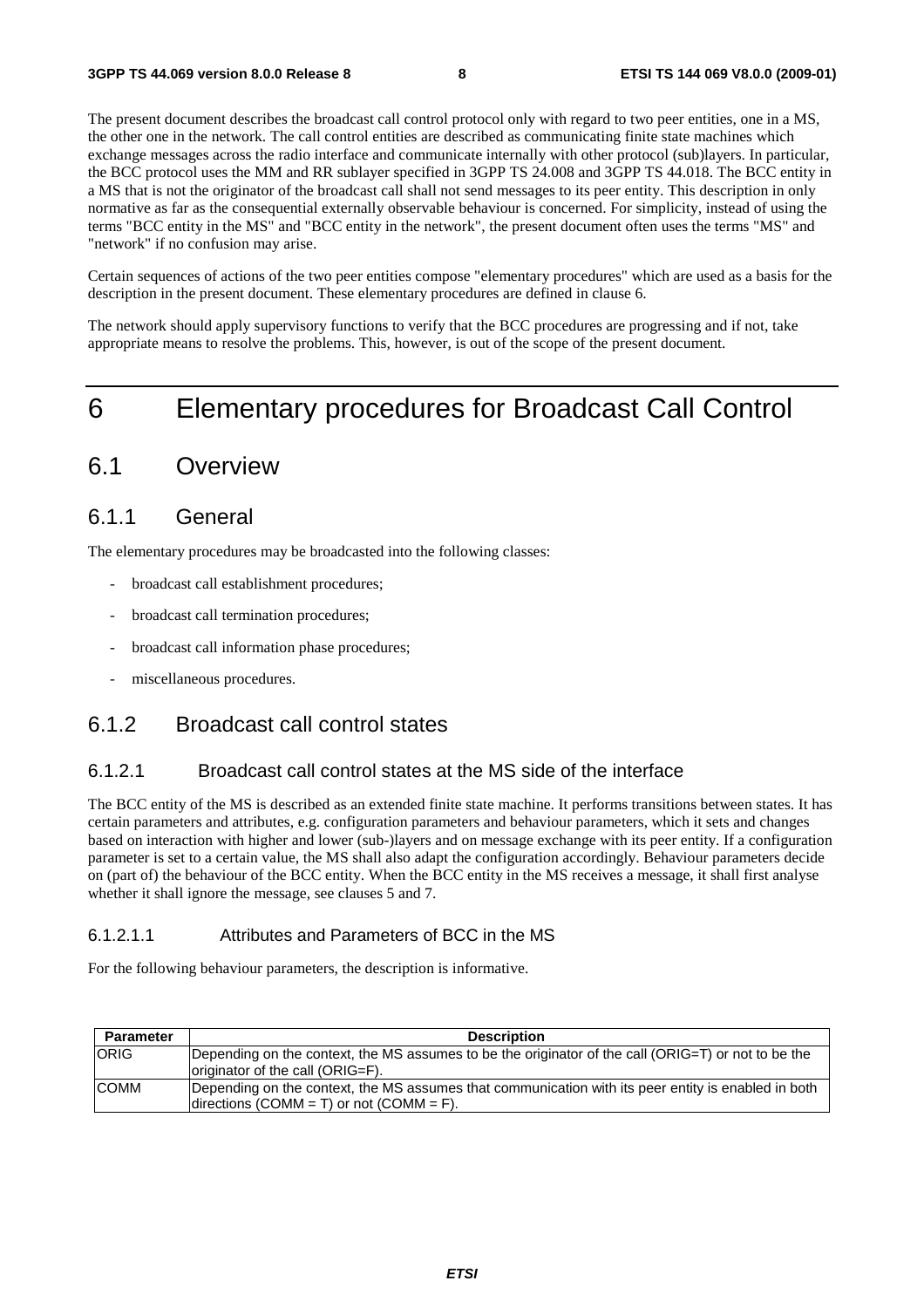#### **3GPP TS 44.069 version 8.0.0 Release 8 9 ETSI TS 144 069 V8.0.0 (2009-01)**

For the following configuration parameters the MS shall adapt its configuration according to the parameter value and parameter definition.

| <b>Parameter</b> | <b>Definition</b>                                                                                                                                                                                                   |
|------------------|---------------------------------------------------------------------------------------------------------------------------------------------------------------------------------------------------------------------|
| D-ATT            | $D-ATT = T$ means that the MS attaches the user connection for the broadcast call in the downlink.<br>$D-ATT = F$ means that the MS does not attach the user connection for the broadcast call in the<br>ldownlink. |
| <b>U-ATT</b>     | $U-ATT = T$ means that the MS attaches the user connection for the broadcast call in the uplink.<br>$U-ATT = F$ means that the MS does not attach the user connection for the broadcast call in the<br>uplink.      |

#### 6.1.2.1.2 NULL (U0)

No broadcast call exists for the BCC entity. When entering the state, parameters shall be set to the following values, and configuration shall be adapted to the new values of configuration parameters:  $ORIG = F$ ,  $COMM = F$ ,  $D-ATT = F$ ,  $U-ATT = F.$ 

#### 6.1.2.1.3 MM CONNECTION PENDING (U0.p)

The BCC entity has requested the explicit establishment of an MM connection. When entering the state, parameters shall be set to the following values, and configuration shall be adapted to the new values of configuration parameters:  $ORIG = T$ ,  $COMM = F$ ,  $D-ATT = F$ ,  $U-ATT = F$ .

#### 6.1.2.1.4 BROADCAST CALL INITIATED (U1)

The BCC entity has requested the peer entity in the network to establish a broadcast call. When entering the state, parameters shall be set to the following values, and configuration shall be adapted to the new values of configuration parameters: ORIG = T, COMM = T, D-ATT = F, U-ATT = F.

#### 6.1.2.1.5 BROADCAST CALL ACTIVE (U2)

The broadcast call is established at least in one cell. When entering the state, parameters shall be set to the following values, and configuration shall be adapted to the new values of configuration parameters: ORIG = T, COMM = T,  $D-ATT = T$ ,  $U-ATT = T$ .

#### 6.1.2.1.6 BROADCAST CALL PRESENT (U3)

The MS has received a notification about an ongoing broadcast call. Higher layers are requested to accept or reject the call. When entering the state, parameters shall be set to the following values, and configuration shall be adapted to the new values of configuration parameters:  $ORIG = F$ ,  $COMM = F$ ,  $D-ATT = F$ ,  $U-ATT = F$ .

#### 6.1.2.1.7 BROADCAST CALL CONNECTION REQUESTED (U4)

The MS has received a notification about an ongoing broadcast call. Higher layers have decided to accept the call. When entering the state, parameters shall be set to the following values, and configuration shall be adapted to the new values of configuration parameters:  $ORIG = F$ ,  $COMM = F$ ,  $D-ATT = F$ ,  $U-ATT = F$ .

#### 6.1.2.1.8 TERMINATION REQUESTED (U5)

The MS which is the originator of the broadcast call has been in state U1 or U2 and has sent a TERMINATION REQUEST message to the network. When entering the state, parameters shall be set to the following values, and configuration shall be adapted to the new values of configuration parameters:  $ORIG = T$ ,  $COMM = T$ ,  $D-ATT = T$ ,  $U-ATT = T.$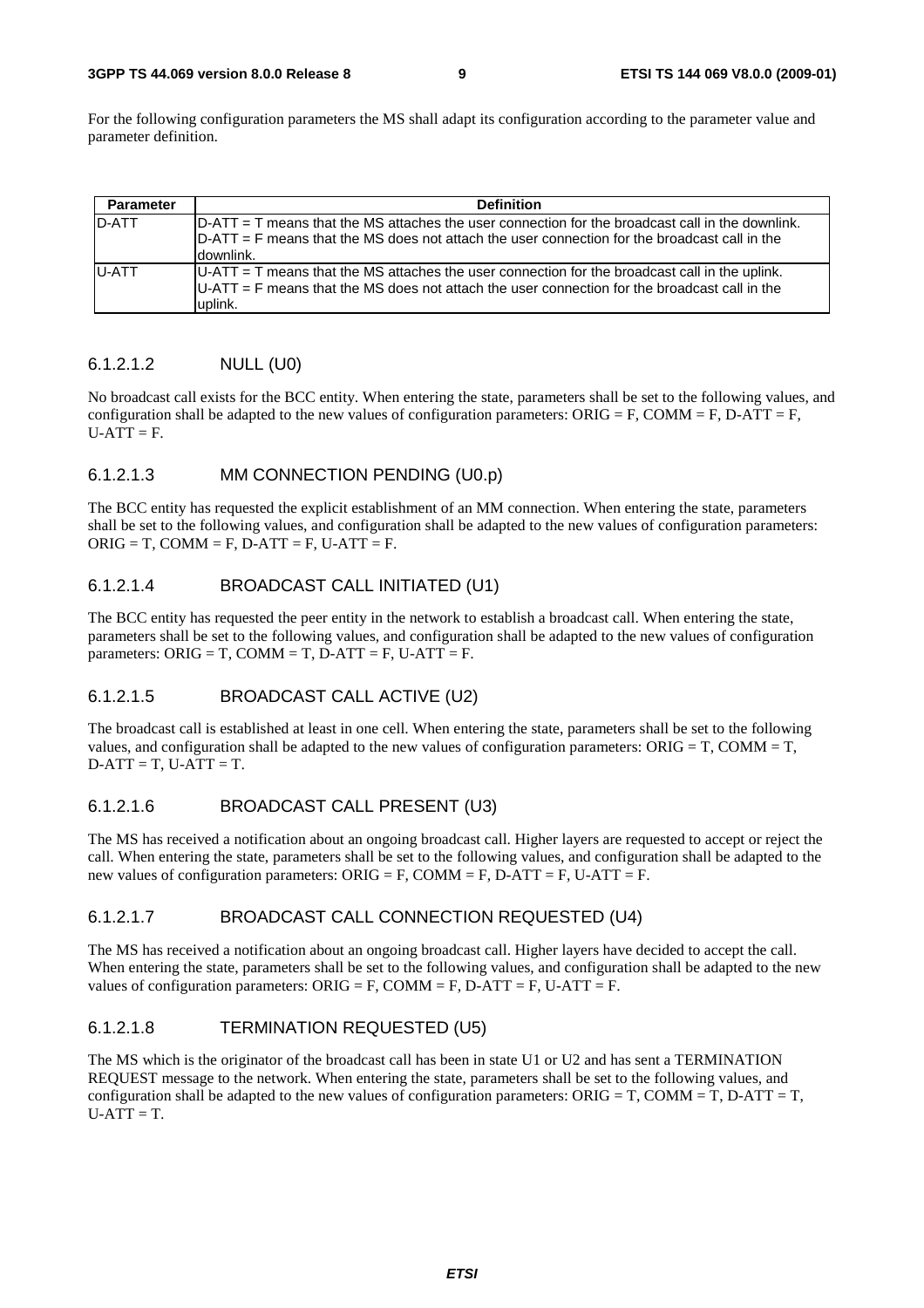### 6.1.2.1.9 RECEIVE MODE ACTIVE (U6)

The BCC entity in the MS in state U4, BROADCAST CALL CONNECTION REQUESTED, has got an indication from lower (sub-)layers that RR has entered group receive mode (see 3GPP TS 44.018). When entering the state, parameters shall be set to the following values, and configuration shall be adapted to the new values of configuration parameters: ORIG = F, COMM = F, D-ATT = T, U-ATT = F.

### 6.1.2.1.10 BCC TIMERS IN THE MS

Table 6.1 specifies the timers used in BCC. The denotation of columns is defined as follows:

| $timer ::=$             | name of the timer;                                                                  |
|-------------------------|-------------------------------------------------------------------------------------|
| $set ::=$               | under which conditions the timer is set ( <i>i.e.</i> , started);                   |
| stopped $ ::=$          | under which conditions the timer is stopped;                                        |
| running in state(s) ::= | in which state(s) the timer may be running;                                         |
| action at expiry $ ::=$ | which actions the BCC entity shall perform at expiry;                               |
| value $ ::=$            | the duration between setting the timer and expiry of the timer ("s" denotes         |
|                         | "second(s)" " $xx - yy$ " means that any value between $xx$ and $yy$ is permitted). |

**Table 6.1: Specification of timers used in BCC** 

| timer                          | set                                                                                                                                  | stopped                                                                                                            | running in<br>state(s)                           | action at<br>expiry         | value           |
|--------------------------------|--------------------------------------------------------------------------------------------------------------------------------------|--------------------------------------------------------------------------------------------------------------------|--------------------------------------------------|-----------------------------|-----------------|
| I no channel                   | in state U6 on receipt of an<br>indication from lower<br>(sub-)layers that no channel<br>is currently available                      | when leaving U6 or when<br>receiving in U6 an indication<br>from lower (sub-)layers that a<br>channel is available | in U6.<br>depending on<br>further<br>Iconditions | see<br>subclause<br>6.3.1   | 3s              |
| $\mathsf{T}_{\mathsf{MM-est}}$ | when entering U0.p using the when leaving U0.p or U1<br>set-up procedure<br>when entering U1 using the<br>immediate set-up procedure |                                                                                                                    | U0.p. U1                                         | see<br>subclause<br>6.2.1   | 7 <sub>s</sub>  |
| $T_{\text{term}}$              | when sending a<br><b>TERMINATION REQUEST</b>                                                                                         | when receiving a<br><b>TERMINATION or</b><br>TERMINATION REJECT                                                    | U <sub>5</sub>                                   | labort<br>broadcast<br>call | 10 <sub>s</sub> |
| $T_{\text{conn, reg}}$         | when entering state U4                                                                                                               | when leaving state U4                                                                                              | U4                                               | labort<br>broadcast<br>call | $10-30 s$       |

### 6.1.2.1.11 CONSISTENCY OF PARAMETERS AND STATES

The MS shall consider the following parameter values as inconsistent with the state or sub-state:

 $ORIG = T$  is inconsistent with states U3, U4, and U6.

 $COMM = T$  is inconsistent with states U0, U3, U4, and U6.

All other values of parameters ORIG, COMM, D-ATT, and U-ATT shall not be considered by the MS as inconsistent with a state.

### 6.1.2.2 BROADCAST CALL CONTROL STATES AT THE NETWORK SIDE OF THE INTERFACE

### 6.1.2.2.1 NULL (State N0)

No broadcast call exists for the BCC entity.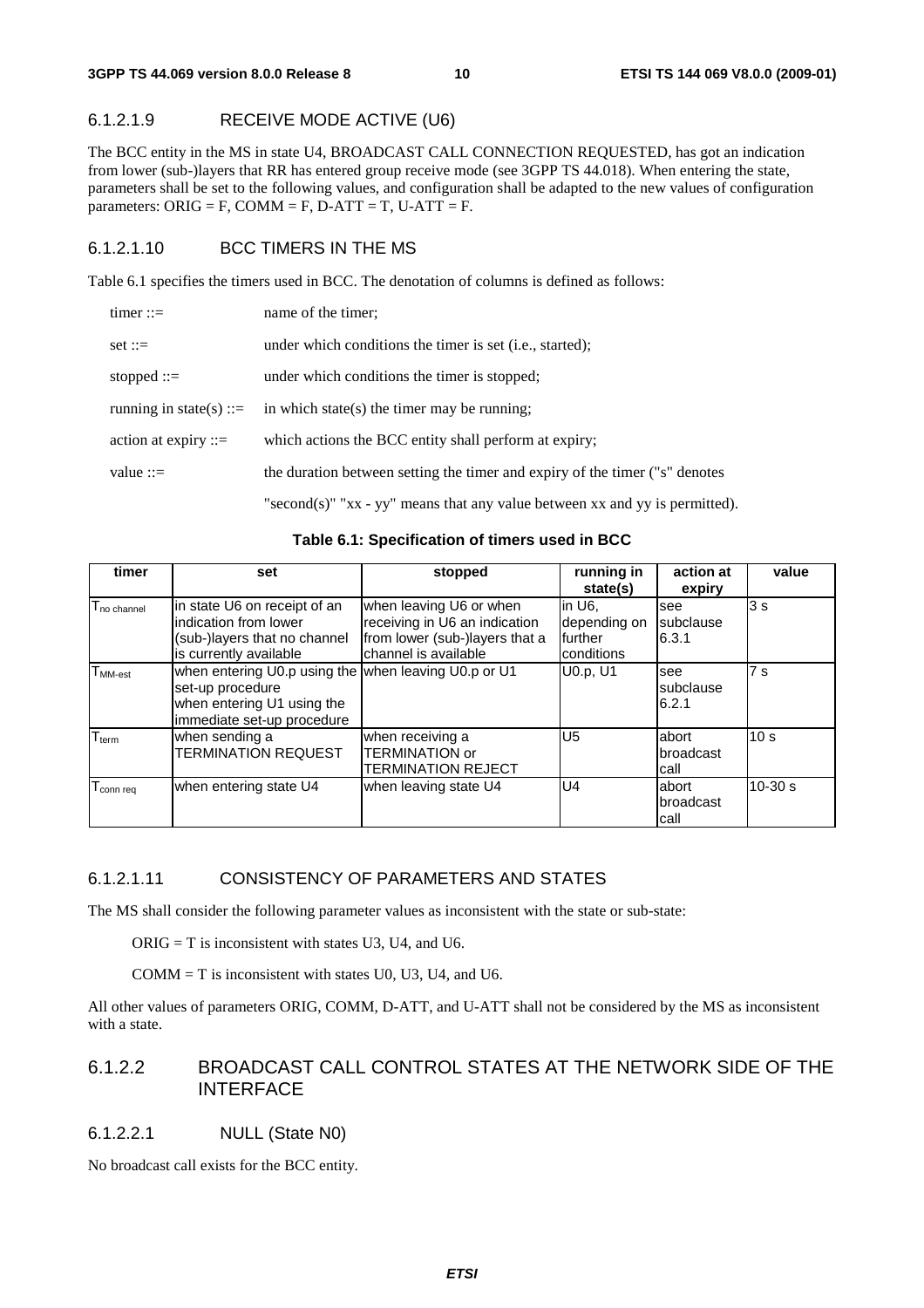### 6.1.2.2.2 BROADCAST CALL INITIATED (N1)

The BCC entity has received the indication that a peer entity in a MS wants to establish a broadcast call for a certain broadcast identity.

#### 6.1.2.2.3 BROADCAST CALL ACTIVE (N2)

The broadcast call is established in at least one cell; there may be a MS which has seized the uplink or not; there may be talking dispatchers or not.

#### 6.1.2.2.4 BROADCAST CALL ESTABLISHMENT PROCEEDING (N3)

The BCC entity wants to accept the broadcast call, has initiated establishment of corresponding broadcast call channels, and, if there is a calling user. has sent a CONNECT message to the calling user.

### 6.1.2.2.5 TERMINATION REQUESTED (N4)

The BCC entity has asked lower sub-layers to terminate the broadcast call in all cells and waits for a confirmation that the broadcast call has been terminated in all cells.

# 6.2 Procedures for establishment of a broadcast call

### 6.2.1 Activation of a broadcast call by the network

The BCC entity in the network may initiate the activation of a broadcast call with a certain broadcast call reference and priority in a list of cells by asking lower layers to establish the broadcast call with that broadcast call reference and priority in those cells. It then waits until it is informed by lower (sub-)layers that resource activation was sufficiently successful, and enters state N2, BC ACTIVE.

### 6.2.2 Mobile originated establishment

Higher layers in the MS may ask the BCC entity in state U0, NULL, to establish a broadcast call, either using the immediate set-up procedure or using the set-up procedure. The request contains a group-id and may contain a priority indication.

On request of higher layers to establish a broadcast call using the set-up procedure, the BCC entity of the MS builds an appropriate SETUP message and asks lower (sub-)layers to establish an MM connection explicitly (i.e. by use of a CM SERVICE REQUEST message) and to transmit the SETUP message. It then enters state U0.p, MM CONNECTION PENDING. In state U0.p, when informed by lower sub-layers that an MM connection has been established, the BCC entity in the MS shall stop timer  $T_{MM-est}$  and enter state U1, BC INITIATED.

On request of higher layers to establish a broadcast call using the immediate set-up procedure, the BCC entity of the MS builds an appropriate IMMEDIATE SETUP message and asks lower (sub-)layers to establish an MM connection implicitly (see 3GPP TS 24.008) and to transmit the IMMEDIATE SETUP message. It sets timer  $T<sub>MM-est</sub>$  and then enters state U1, BC INITIATED.

The network BCC entity in state NULL may receive a set-up message from its peer entity in the originating MS. This set-up message is either a SETUP message or an IMMEDIATE SETUP message. The network enters state N1, BC INITIATED.

In state N1, the network decides whether:

- a) the establishment is accepted; or
- b) the establishment rejected.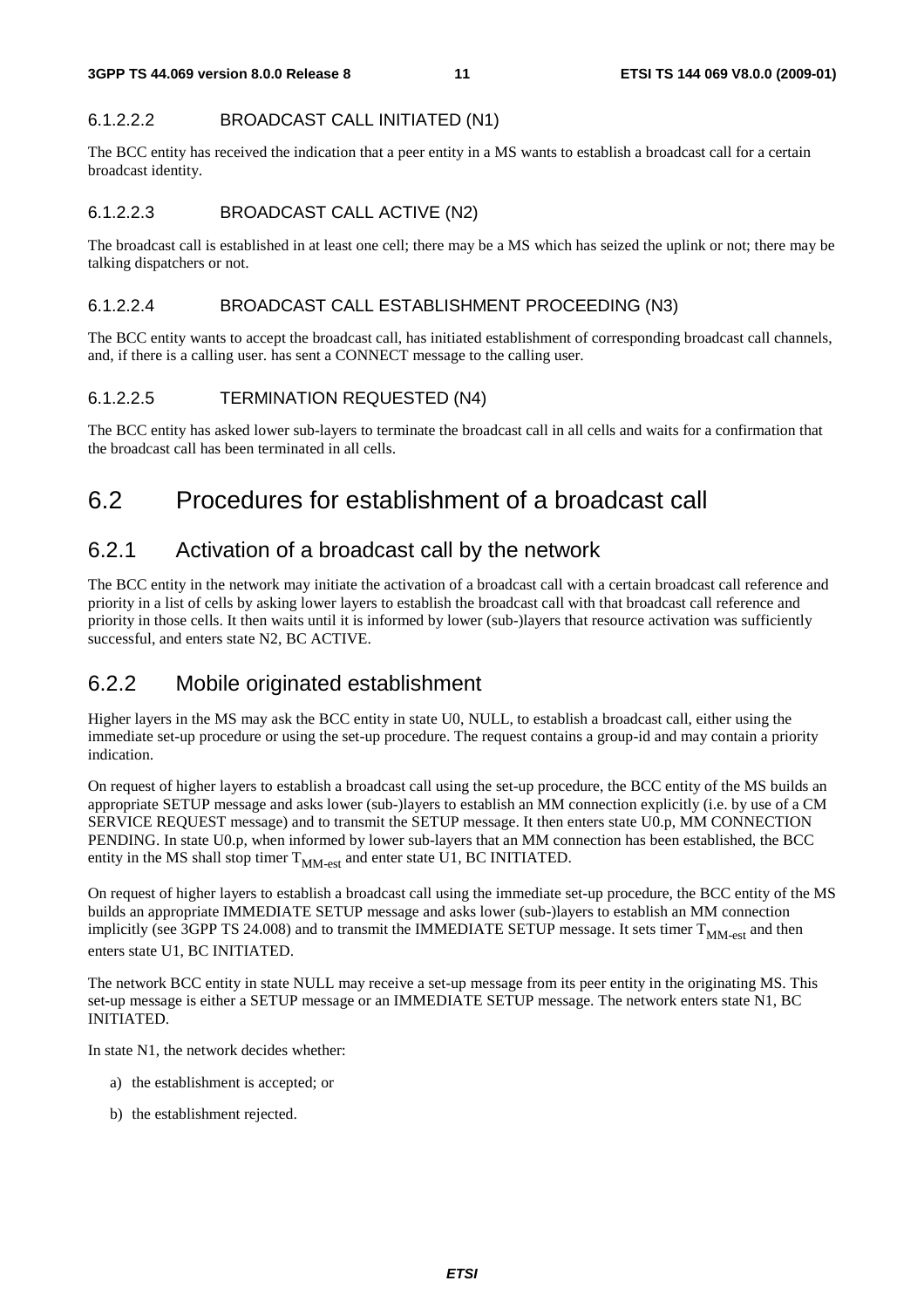In case a), the BCC entity in the network considers the peer entity in the MS having sent the set-up message to be the calling user and asks lower layers to activate the appropriate resources. It then:

- 1) waits until it is informed by lower (sub-)layers that resource activation was sufficiently successful, then sends a CONNECT message to the calling user, and enters state N2, BC ACTIVE; or
- 2) sends a CONNECT message to the calling user and enters N3, BC ESTABLISHMENT PROCEEDING. In state N3, the BCC entity is informed by lower layers whenever the status of resources for the broadcast call is changed. When informed that activation of resources was sufficiently successful, the BCC entity in the network enters state N2, ACTIVE.

The CONNECT message specifies the broadcast call reference of the broadcast call and indicates that the MS is the originator of the broadcast call.

In case b), the further proceeding is as defined in subclause 6.2.2.1.

In state U0.p or U1, the BCC entity in the MS shall, on receipt of a CONNECT message, establish the conditions defined for state U2, ACTIVE and the suitable sub-state (see subclause 6.1.2.1), stop timer  $T_{\text{MM-est}}$  (if running) and enter state U2, ACTIVE. If the immediate set-up procedure has been used, the BCC entity in the MS shall inform lower sub-layers that the MM connection has been implicitly established.

#### 6.2.2.1 Termination during mobile originated establishment

At any time during the mobile originated establishment of a broadcast call, the network may decide to terminate the connection between the two peer entities in the network and MS. In this case the network sends a TERMINATION message to the MS specifying the appropriate cause; it may ask lower (sub-)layers to release associated resources. The further actions are specified in subclause 6.4.

During mobile originated establishment of a broadcast call, the MS may abort the broadcast call, see subclause 6.4.

### 6.2.2.2 Abnormal cases

At expiry of  $T<sub>MM-est</sub>$ , or radio link failure (see 3GPP TS 44.018), the BCC entity in the MS requests lower sub-layers to abort the MM connection establishment and returns to state U0, NULL(this includes clearing of the context related to the broadcast call establishment).

On receipt of an indication of lower sub-layers that the MM connection establishment was unsuccessful, the BCC entity in the MS returns to state U0, NULL (this includes clearing of the context related to the broadcast call establishment).

### 6.2.3 Mobile terminating broadcast call establishment in the MS

The BCC entity in the MS, being in state U0, NULL, may receive an indication of lower layers that a broadcast call exists. This indication specifies the broadcast-id and a priority. It shall then inform higher layers and enter state U3, BC present. This state may be supervised by a timer at expiry of which the BCC entity clears the context and returns to state U0, NULL.

In state U3, on request of higher layers to join the broadcast call, the BCC entity in the MS stops any running timer, asks lower sub-layers to join the broadcast call, starts timer  $T_{\text{conn real}}$ , and enters state U4, BC CONNECTION REQUESTED.

In state U4, on indication of lower sub-layers that the broadcast call has been joint (this indication specifies the mode of the RR connection), the BCC entity in the MS stops any running timer, enters state U6, RECEIVE MODE ACTIVE, establishes the appropriate configurations (see subclause 6.1) and informs higher layers (this includes information about the sub-state).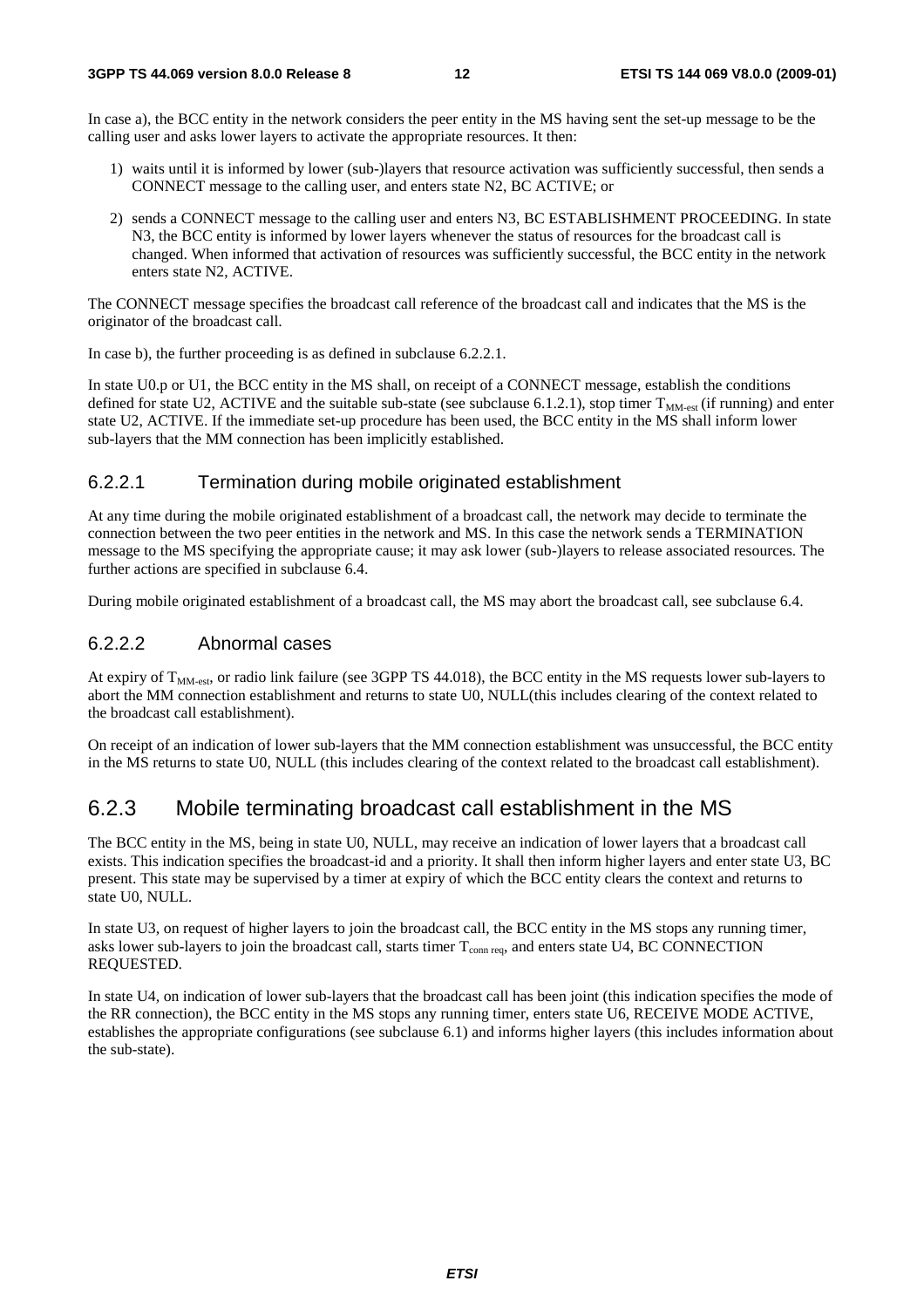# 6.3 Procedures during the active state and receive mode active state of a broadcast call

### 6.3.1 Mobile station procedures in the active state

In the active state, the BCC entity in the MS performs, on receipt of messages from its peer entity, on request of higher layers, and on indication of lower sub-layers, actions as defined below.

On request of higher layers, the MS initiates abort or termination of the broadcast call, see subclause 6.4.

If the network initiates broadcast call abortion or termination, the MS reacts as specified in subclause 6.4.

On radio link failure, the MS aborts the broadcast call, see subclause 6.4.

### 6.3.2 Network procedures in the active state

In the active state the BCC entity in the network performs supervisory functions, maintenance functions and resource modifications which are not further specified. (This includes through-connection of the application data stream(s), which is defined in 3GPP TS 43.069).

The network may initiate abort or termination of the broadcast call, see subclause 6.4.

If the MS initiates broadcast call abortion or termination, the network reacts as specified in subclause 6.4.

The network may send a SET PARAMETER message to the MS in order to ask the MS to set parameters to certain values and to take consequential actions.

### 6.3.3 Mobile station procedures in the RECEIVE MODE ACTIVE state

In state U6, RECEIVE MODE ACTIVE, the BCC entity in the MS performs, on receipt of messages from its peer entity, on request of higher layers, and on indication of lower sub-layers, actions as defined below.

On request of higher layers, the MS initiates abort of the broadcast call, see subclause 6.4.

If the network initiates broadcast call abortion or termination, the MS reacts as specified in subclause 6.4.

Upon indication from lower layers that no channel is available, the BCC entity in the MS informs higher layers and starts timer  $T_{\text{no channel}}$ . Then:

- if  $T_{no\text{ channel}}$  expires, the BCC entity in the MS informs higher layers, asks lower sub-layers to abort resources and enters the idle state;
- upon indication from lower layers that a channel is available, the BCC entity in the MS informs higher layers and stops timer  $T_{\text{no channel}}$ .

# 6.4 Procedures for release, abortion, and termination of a broadcast call

### 6.4.1 Termination procedure

The MS being the originator of the broadcast call (ORIG = T) shall, on request of higher layers, initiate the termination procedure by sending a TERMINATION REQUEST message to its peer entity in the network and setting timer T<sub>term</sub>.

The network either accepts the termination by sending a TERMINATION or rejects termination by sending a TERMINATION REJECT. These messages indicate an appropriate cause.

In state U5, on receipt of a TERMINATION REJECT message, the BCC entity in the MS informs higher layers and stops  $T_{term}$ .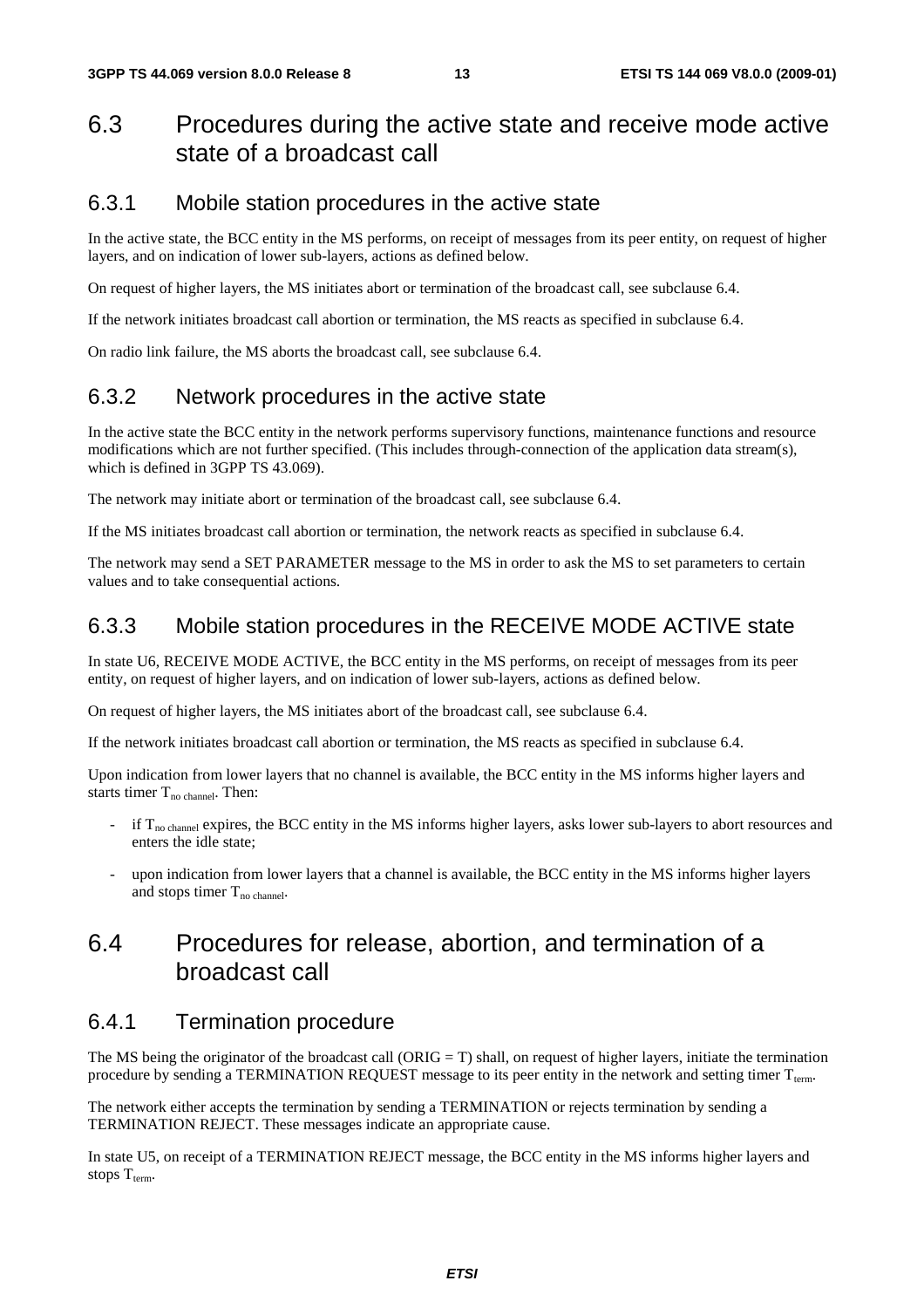In state U5, on  $T_{term}$  expiry, the BCC entity in the MS informs higher layers, asks lower sub-layers to abort the broadcast call, clears the context related to the broadcast call, and returns to state U0, NULL.

In any state, on receipt of a TERMINATION message, the BCC entity in the MS informs higher layers, asks lower sub-layers to release the broadcast call, clears the context related to the broadcast call, and returns to state U0, NULL.

At any time during a broadcast call, the network may decide to terminate the connection between the two peer entities in the network and MS. In this case the network sends a TERMINATION message to the MS specifying the appropriate cause; it may ask lower (sub-)layers to release associated resources. The further actions are specified above in this subclause 6.4.

### 6.4.2 Abort and release procedures

The network may ask lower sub-layers to abort or release the broadcast call. The MS will detect abort of the broadcast call by detecting the abort of RR resources, and a broadcast call release by detecting the release of RR resources. The BCC entity in the MS shall then inform higher layers, ask lower sub-layers to abort the broadcast call, clear the context related to the broadcast call, and return to state U0, NULL.

The MS shall, on request of higher layers, initiate the release procedure by asking lower sub-layers to release the broadcast call, clearing the context related to the broadcast call, and returning to state U0, NULL.

The BCC entity in the MS shall when required by the BCC protocol, abort the broadcast call by requesting lower layers to abort the broadcast call, informing higher layers, clearing the context related to the broadcast call, and returning to state U0, NULL.

### 6.5 Miscellaneous procedures

### 6.5.1 Status procedures

#### 6.5.1.1 Get status procedure

Upon receipt of a GET STATUS message, the MS shall:

- $\text{if } \text{COMM} = \text{T}$ , respond with a STATUS message, reporting the current call state, the current values of configuration and behaviour parameters and cause value # 30 "Response to GET STATUS";
- if COMM  $=$  F, ignore the message.

#### 6.5.1.2 Set parameter procedure

Upon receipt of a SET PARAMETER message the MS shall set the parameters to the indicated values and the configuration shall be adapted to the new values of configuration parameters, if they are consistent with the current BCC state and sub-state (see subclause 6.1.2). If they are not:

- if COMM, before the message was received, is equal to T, it shall send a STATUS message specifying error cause "message incompatible with protocol state", the state and, if applicable, sub-state, and the *state attributes* IE;
- if COMM, before the message was received, is equal to F, it shall ignore the message.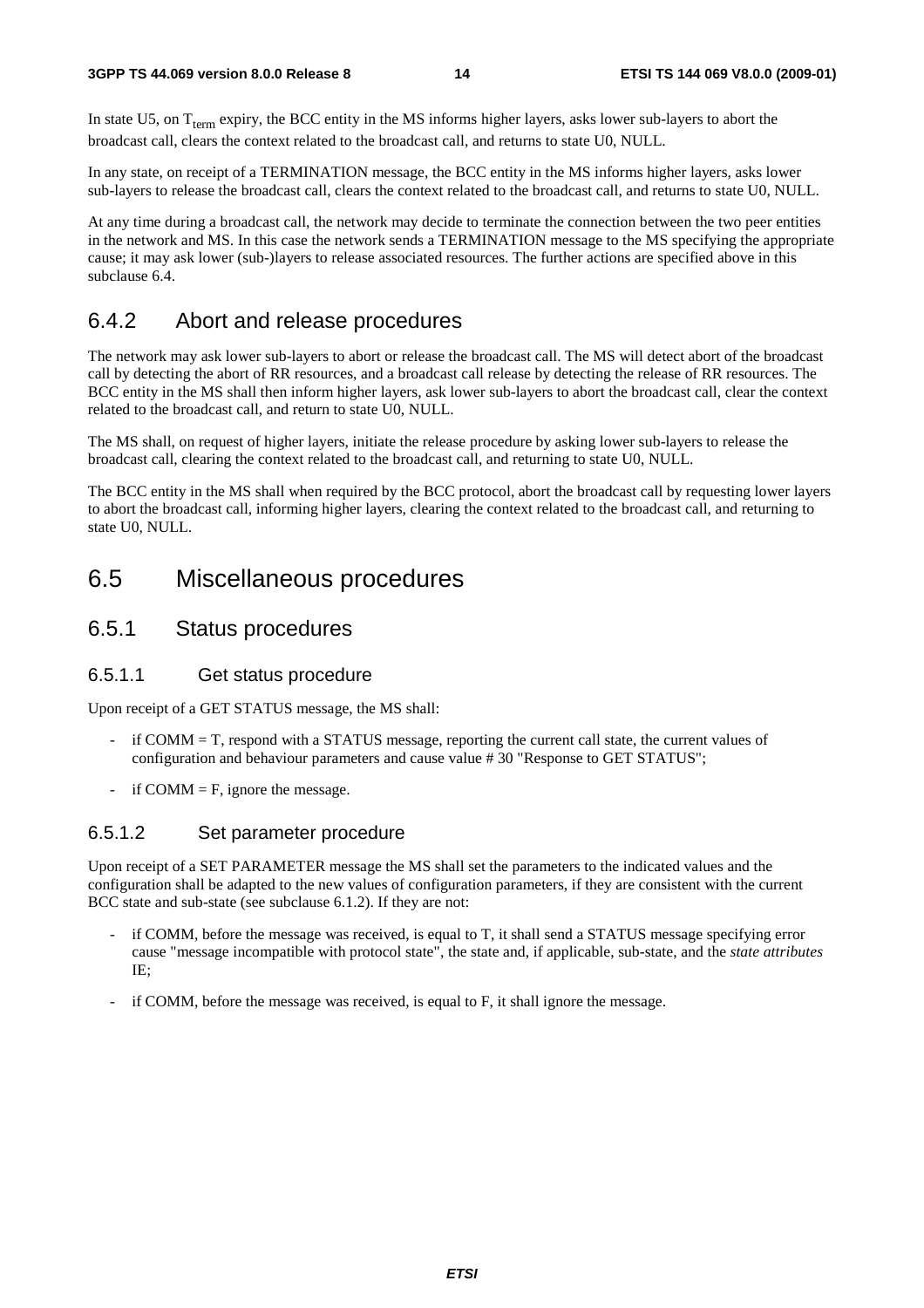# 7 Handling of unknown, unforeseen, and erroneous protocol data

### 7.1 General

This subclause specifies procedures for the handling of unknown, unforeseen, and erroneous protocol data by the receiving BCC protocol entity in the MS. These procedures are called "error handling procedures", but in addition to providing recovery mechanisms for error situations they define a compatibility mechanism for future extensions of the protocols. Error handling procedures in the network are for further study.

Subclauses 7.1 to 7.8 shall be applied in order of precedence.

Most error handling procedures are mandatory for the MS.

In this clause the following terminology is used:

- an IE is defined to be syntactically incorrect in a message if it contains at least one value defined as "reserved" in clause 9, or if its value part violates rules of clause 9. However it is not a syntactical error that a TLV encoded IE specifies in its length indicator a greater length than defined in clause 9;
- a message is defined to have semantically incorrect contents if it contains information which, possibly dependant on the state of the receiver, is in contradiction to the resources of the receiver and/or to the procedural part (i.e. clauses 6 and 7) of the present document.

# 7.2 Message too short

When a message is received that is too short to contain a complete message type information element, that message shall be ignored, cf. 3GPP TS 24.007.

# 7.3 Unknown or unforeseen transaction identifier

If COMM = T, the MS shall answer to a message received with TI value "111" by sending a STATUS message with same TI value, cause "invalid transaction identifier value", and including, if possible, as diagnostics the complete message received (this may not be possible, e.g., due to length restrictions). If COMM  $=$  F, the MS shall ignore a message received with TI value "111".

For a broadcast call control message received with TI different from "111", the following procedures shall apply.

Whenever a message is received specifying a transaction identifier which is not recognized as relating to an active transaction, if  $COMM = F$ , the MS shall ignore the message; if  $COMM = T$ , the MS shall send a STATUS message with cause #81 "invalid transaction identifier value" using the received transaction identifier value and including, if possible, as diagnostics the complete message received (this may not be possible, e.g., due to length restrictions).

# 7.4 Unknown or unforeseen message type

If the protocol entity in the MS receives a message with message type not defined for the PD or not implemented by the receiver, it shall ignore the message except for the fact that, if  $COMM = T$ , it shall return a STATUS message with cause "message type non-existent or not implemented" and including as diagnostics the message type of the message received.

NOTE: A message type not defined for the PD in the given direction is regarded by the receiver as a message type not defined for the PD, see 3GPP TS 24.007.

If the protocol entity in the MS receives a message not compatible with the protocol state, the MS shall ignore the message except for the fact that, if  $COMM = T$ , it returns a STATUS message with cause "message type not compatible with protocol state" and including as diagnostics the message type of the message received.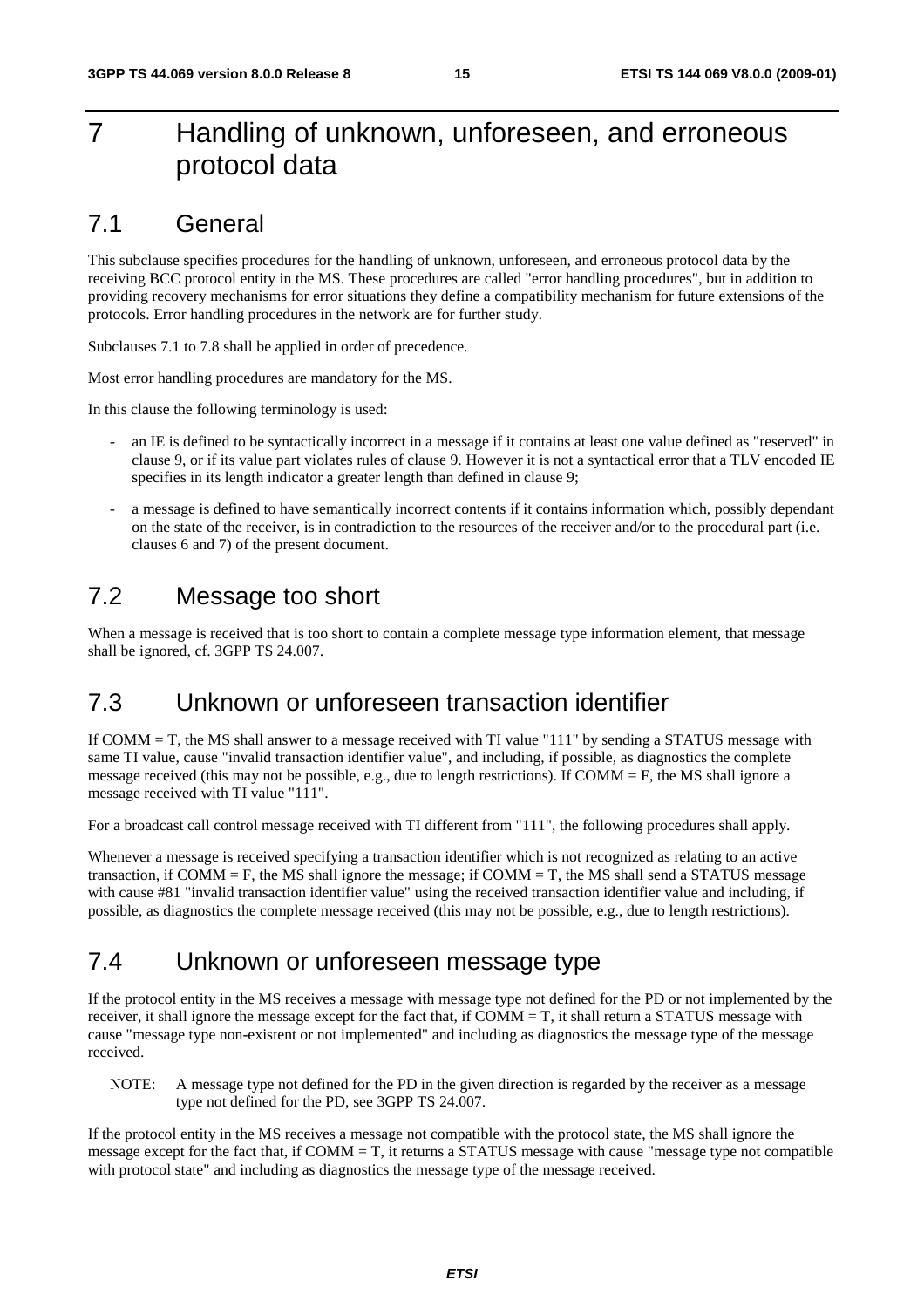# 7.5 Non-semantical mandatory information element errors

When on receipt of a message:

- an "imperative message part" error; or
- a "missing mandatory IE" error,

is diagnosed or when a message containing

- a syntactically incorrect mandatory IE; or
- an IE unknown in the message, but encoded as "comprehension required" (see 3GPP TS 24.008, subclause 10.5); or
- an out of sequence IE encoded as "comprehension required" (see 3GPP TS 24.008, subclause 10.5),

is received,

the MS shall, if  $COMM = F$ , ignore the message. Otherwise it shall proceed as follows:

 The MS shall ignore the message except for the fact that it shall return a STATUS message with cause "invalid mandatory information" and including, if possible, as diagnostics the complete message received (this may not be possible, e.g., due to length restrictions).

# 7.6 Unknown and unforeseen information elements in the non-imperative message part

### 7.6.1 Information elements unknown in the message

The protocol entity in the MS shall ignore all information elements unknown in a message which are not encoded as "comprehension required".

### 7.6.2 Out of sequence information elements

The MS shall ignore all out of sequence Information elements in a message which are not encoded as "comprehension required".

### 7.6.3 Repeated Information elements

If an information element with format T, TV, or TLV is repeated in a message in which repetition of the information element is not specified in clause 8, only the contents of the information element appearing first shall be handled and all subsequent repetitions of the information element shall be ignored. When repetition of information elements is specified, only the contents of specified repeated information elements shall be handled. If the limit on repetition of information elements is exceeded, the contents of information elements appearing first up to the limit of repetitions shall be handled and all subsequent repetitions of the information element shall be ignored.

# 7.7 Non-imperative message part errors

This category includes:

- syntactically incorrect optional Information elements;
- conditional IE errors.

### 7.7.1 Syntactically incorrect optional Information elements

The protocol entity shall treat all optional Information elements that are syntactically incorrect in a message as not present in the message.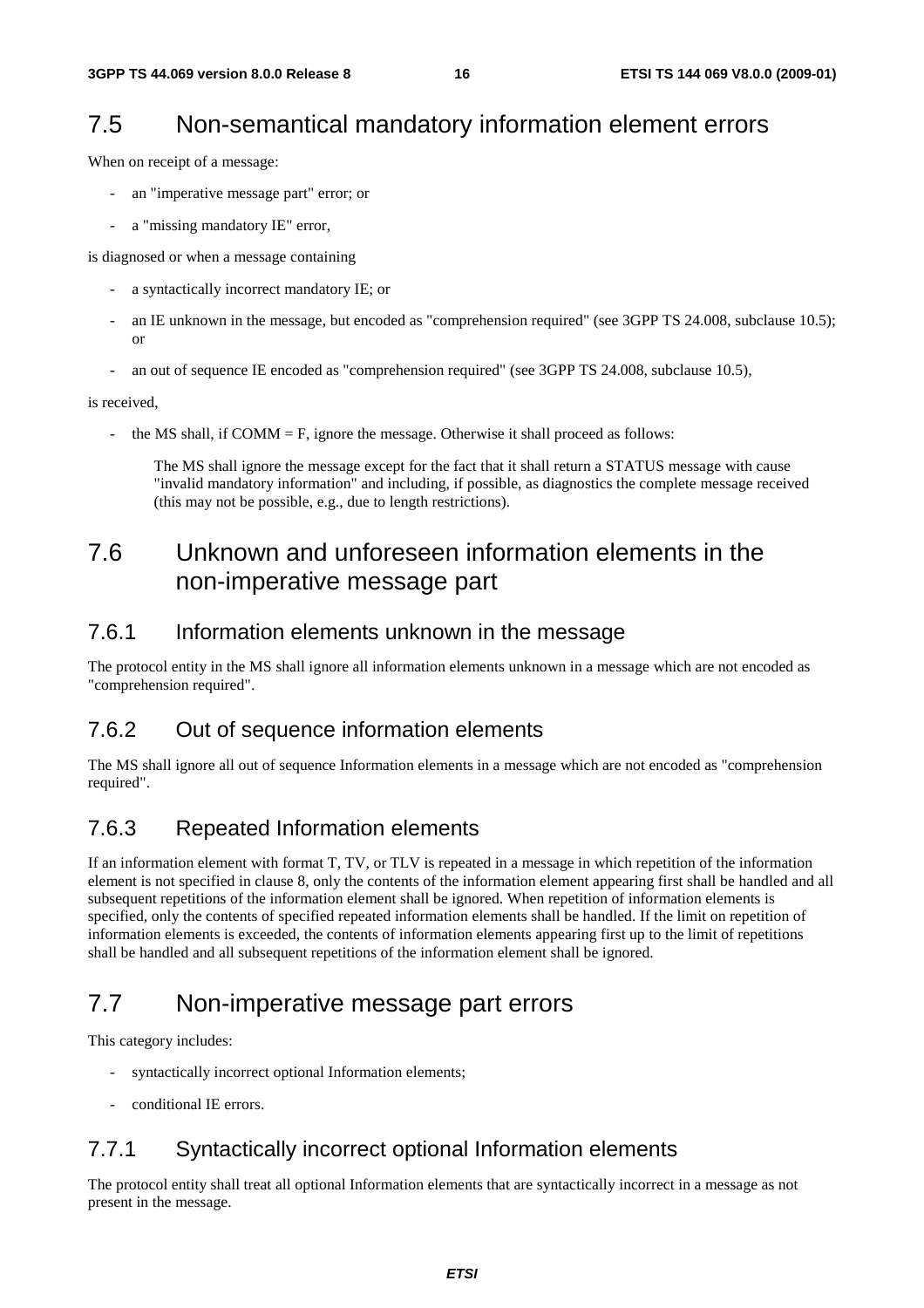# 7.8 Messages with semantically incorrect contents

When a message with semantically incorrect contents is received, the foreseen reactions of the procedural part (i.e. of clauses 5 and 6) of the present document are performed. If however no such reactions are specified, the MS shall ignore the message except for the fact that, if COMM = T, it returns a STATUS message with cause value "semantically incorrect message" and including, if possible, as diagnostics the complete message received (this may not be possible, e.g.: due to length restrictions).

# 8 Message functional definitions and contents

This clause defines the structure of the messages of those layer 3 protocols defined in the present document, that is the BCC protocol.

All messages are standard L3 messages as defined in 3GPP TS 24.007.

Each definition given in the present clause includes:

- a brief description of the message direction and use;
- a definition in which direction the message is defined;
- a table listing the information elements permitted to be in that message and their order of their appearance in the message. All information elements that may be repeated are explicitly indicated. Neither the network nor the MS is allowed to include information elements in a message which are not specified for the message or to include the information elements in the message in an order different from the specified order. (V and LV formatted IEs, which compose the imperative part of the message, occur before T, TV, and TLV formatted IEs which compose the non-imperative part of the message, cf. 3GPP TS 24.007.) In a (maximal) sequence of consecutive information elements with half octet length, the first information element with half octet length occupies bits 1 to 4 of octet N, the second bits 5 to 8 of octet N, the third bits 1 to 4 of octet N+1 etc. Such a sequence always has an even number of elements.

For each information element the table indicates:

- 1) if the IE has format T, TV, or TLV, the IEI used by the IE at the indicated position in the message, in hexadecimal notation. If the IEI has half octet length, this is specified by a notation representing the IEI as a hexadecimal digit followed by a "-" (example: B-);
- 2) the name of the information element (which may give an idea of the semantics of the element). The name of the information element (usually written in italics) followed by "IE" or "information element" is used in 3GPP TS 24.008 as reference to the information element within a message;
- 3) the name of the type of the information element (which indicates the coding of the value part of the IE), and generally, the referenced subclause of clause 9 describing the value part of the information element;
- 4) the presence requirement indication (M or O) for the IE as defined in 3GPP TS 24.007 (Presence requirement indication C is not used in the present document.);
- 5) the format of the information element (T, V, TV, LV, TLV) as defined in 3GPP TS 24.007;
- 6) the length of the information element (or permissible range of lengths), in octets, in the message. This indication is normative. However, further restrictions to the length of an IE may be specified elsewhere.
- c) subclauses specifying, where appropriate:
	- the meaning of and
	- conditions for

 absence, repeated occurrence, and/or presence for IEs with presence requirement O in the relevant message which together with other conditions specified in the present document define when the information elements shall be included or not, what presence, repeated occurrence, and absence of such IEs means.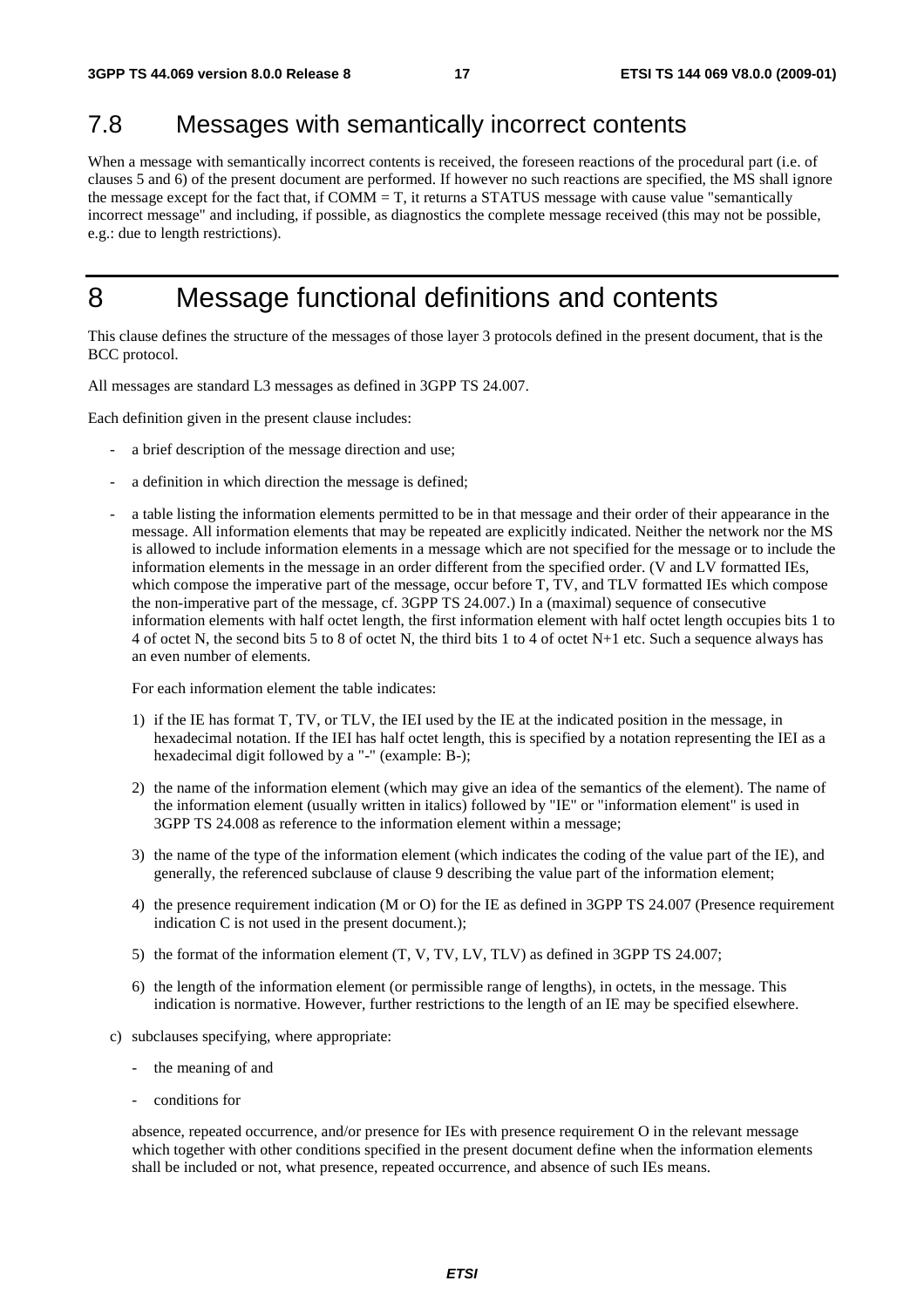#### **TABLE 8.1**

# 8.1 CONNECT

This message is sent by the network to the calling MS in order to indicate establishment of the requested broadcast call.

See table 8.1.

Message type: CONNECT

Significance: dual

Direction: network to MS

#### **Table 8.1: CONNECT message content**

| IEI | Information element                              | <b>Type/Reference</b>                | <b>Presence</b> | <b>Format</b> | Length |
|-----|--------------------------------------------------|--------------------------------------|-----------------|---------------|--------|
|     | Broadcast Call control<br>protocol discriminator | Protocol discriminator<br>9.1        | М               |               | 1/2    |
|     | <b>Transaction identifier</b>                    | <b>Transaction identifier</b><br>9.2 | M               |               | 1/2    |
|     | Connect<br>message type                          | Message type<br>9.3                  | M               |               |        |
|     | Broadcast call reference                         | Call reference<br>9.4.1              | м               |               |        |
|     | Originator indication                            | Originator indication<br>9.4.4       | М               |               | 1/2    |
|     | Spare half octet                                 | Spare half octet<br>9.4.5            | M               |               | 1/2    |

# 8.2 GET STATUS

This message is sent by the network at any time to solicit a STATUS message from the MS in acknowledged or unacknowledged mode.

See table 8.2.

Message type: GET STATUS

Significance: local

Direction: network to MS

| IEI | Information element    | <b>Type/Reference</b>                       | <b>Presence</b> | Format     | Length   |
|-----|------------------------|---------------------------------------------|-----------------|------------|----------|
|     | protocol discriminator | protocol discriminator<br>l9.1              | м               |            | 1/2      |
|     | transaction identifier | transaction identifier<br>l9.2              | M               |            | 1/2      |
|     | message type           | message type<br>l9.3                        | М               |            |          |
|     | mobile identity        | mobile identity<br>3GPP TS 24.008, 10.5.1.4 |                 | <b>TLV</b> | $3 - 10$ |

### 8.2.1 mobile identity

This IE is included if the network wishes so. If the message is received by the MS in acknowledged mode, it shall be ignored by the MS. If received in unacknowledged mode, it specifies the destination MS, see clause 5.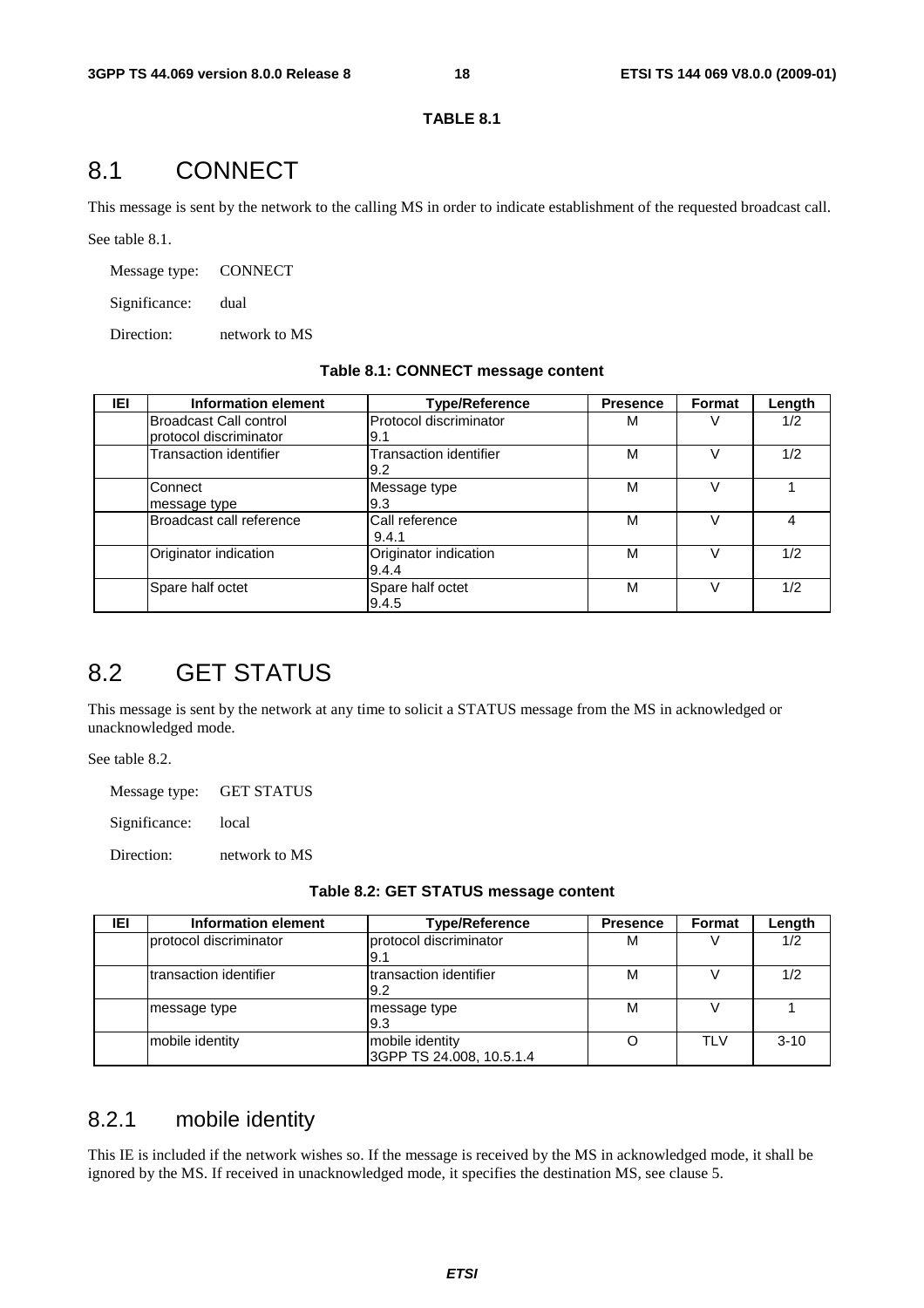# 8.3 IMMEDIATE SETUP

This message is sent by the MS to the network in order to set-up a broadcast call immediately, i.e. without previous establishment of an MM connection. See table 8.3.

| Message type: | <b>IMMEDIATE SETUP</b> |
|---------------|------------------------|
| Significance: | dual                   |

Direction: MS to network

| IEI | Information element              | <b>Type/Reference</b>                                        | <b>Presence</b> | Format | Length  |
|-----|----------------------------------|--------------------------------------------------------------|-----------------|--------|---------|
|     | protocol discriminator           | protocol discriminator<br>9.1                                | М               |        | 1/2     |
|     | Itransaction identifier          | transaction identifier<br>9.2                                | М               | v      | 1/2     |
|     | message type                     | message type<br>9.3                                          | М               | V      |         |
|     | Spare half octet                 | Spare half octet<br>9.4.5                                    | M               | V      | 1/2     |
|     | Ciphering key sequence<br>number | Ciphering key sequence<br>number<br>3GPP TS 24.008, 10.5.1.2 | M               | V      | 1/2     |
|     | Mobile station<br>classmark      | Mobile station<br>classmark 2<br>3GPP TS 24.008, 10.5.1.6    | м               | LV     | 4       |
|     | Mobile identity                  | Mobile identity<br>3GPP TS 24.008, 10.5.1.4                  | М               | LV     | $2 - 9$ |
|     | Broadcast identity               | Call reference                                               | M               | $\vee$ | 4       |

#### **Table 8.3: IMMEDIATE SETUP message content**

### 8.3.1 Mobile identity

This IE shall specify the TMSI, if available, and the IMSI else.

# 8.3a IMMEDIATE SETUP 2

This message is sent by the MS to the network in order to set-up a group call immediately, i.e. without previous establishment of an MM connection, and to include compressed originator-to dispatcher information. The message shall only be used if the MS has a valid TMSI. See table 8.3a.

| Message type: | IMMEDIATE SETUP 2: |
|---------------|--------------------|
| Significance: | dual               |
| Direction:    | MS to network.     |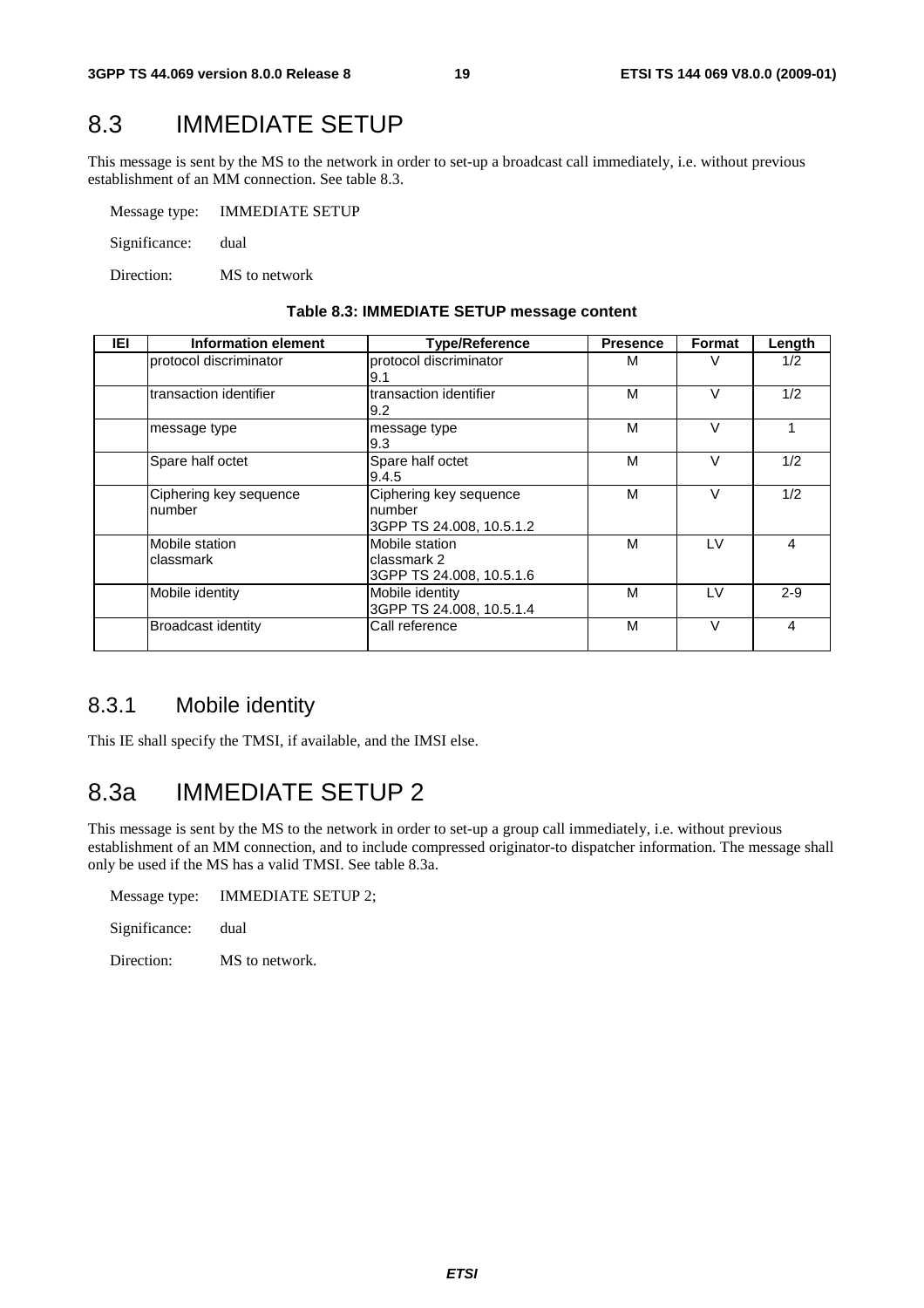| IEI | <b>Information element</b>    | <b>Type/Reference</b>                                     | <b>Presence</b> | Format | Length         |
|-----|-------------------------------|-----------------------------------------------------------|-----------------|--------|----------------|
|     | Protocol discriminator        | Protocol discriminator<br>9.1                             | м               | V      | 1/2            |
|     | Transaction identifier        | Transaction identifier<br>9.2                             | М               | v      | 1/2            |
|     | Message type                  | Message type<br>9.3                                       | М               | V      |                |
|     | Spare half octet              | Spare half octet<br>9.4.6                                 | M               | V      | $\frac{1}{2}$  |
|     | Ciphering key sequence number | Ciphering key sequence number<br>3GPP TS 24.008, 10.5.1.2 | м               | V      | $\frac{1}{2}$  |
|     | Mobile station classmark      | Mobile station classmark 2<br>3GPP TS 24.008, 10.5.1.6    | M               | LV     | 4              |
|     | TMSI                          | TMSI/P-TMSI<br>3GPP TS 44.018, 10.5.2.42                  | М               | $\vee$ | 4              |
|     | Group identity                | Call reference<br>9.4.1                                   | M               | $\vee$ | $\overline{4}$ |
|     | Compressed otdi               | Compressed otdi<br>9.4.7                                  | М               | $\vee$ | 5              |

**Table 8.3a: IMMEDIATE SETUP 2 message content** 

### 8.3a.1 TMSI

The *TMSI* information element indicates the Temporary Mobile Subscriber Identity of the MS.

### 8.3a.2 Compressed otdi

This information element contains compressed originator-to-dispatcher information.

# 8.4 SET PARAMETER

This message is sent by the network at any time to ask the MS for setting of parameters and consequential actions.

See table 8.4.

Message type: SET PARAMETER

Significance: local

Direction: network to MS

|  | Table 8.4: SET PARAMETER message content |
|--|------------------------------------------|
|--|------------------------------------------|

| IEI | <b>Information element</b> | <b>Type/Reference</b>         | <b>Presence</b> | Format | Length |
|-----|----------------------------|-------------------------------|-----------------|--------|--------|
|     | protocol discriminator     | protocol discriminator<br>9.1 | м               |        | 1/2    |
|     | Itransaction identifier    | transaction identifier<br>9.2 | М               |        | 1/2    |
|     | message type               | message type<br>19.3          | м               |        |        |
|     | state attributes           | state attributes<br>9.4.6     | М               |        | 1/2    |
|     | spare half octet           | spare half octet<br>9.4.6     | М               |        | 1/2    |

# 8.5 SETUP

This message is sent by the MS to the network in order to set-up a broadcast call after establishment of an MM connection.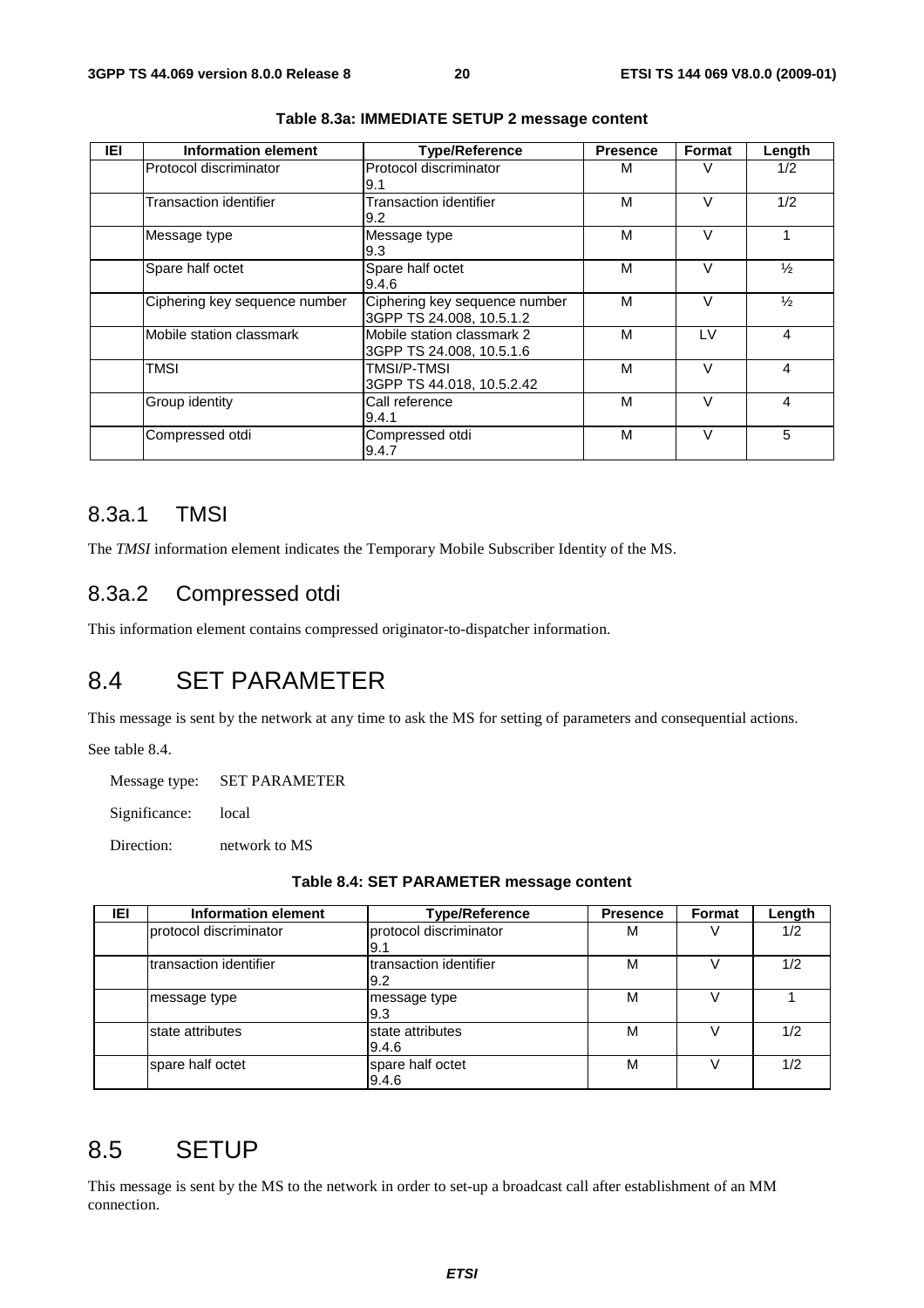See table 8.5.

Message type: SETUP

Significance: dual

Direction: MS to network

|  |  |  | Table 8.5: SETUP message content |  |
|--|--|--|----------------------------------|--|
|--|--|--|----------------------------------|--|

| IEI       | Information element                     | <b>Type/Reference</b>                             | <b>Presence</b> | <b>Format</b> | Length   |
|-----------|-----------------------------------------|---------------------------------------------------|-----------------|---------------|----------|
|           | Iprotocol discriminator                 | protocol discriminator<br>I9.1                    | М               |               | 1/2      |
|           | transaction identifier                  | Itransaction identifier<br>9.2                    | М               |               | 1/2      |
|           | message type                            | message type<br>l9.3                              | М               |               |          |
|           | <b>Broadcast identity</b>               | Call reference<br>9.4.1                           | M               |               | 4        |
| <b>7E</b> | Originator-to-dispatcher<br>information | User-user<br>3GPP TS 24.008<br>subclause10.5.4.25 | Ω               | <b>TLV</b>    | $3 - 35$ |

### 8.5.1 Originator-to-dispatcher information

The *Originator-to-dispatcher* IE specifies originator-to-dispatcher information. The coding of the IE is equal to the coding of User-user information defined in 3GPP TS 24.008 subclause 10.5.4.25.

# 8.6 STATUS

This message is sent by the MS to the network at any time during a call to report certain error conditions listed in subclause 8. It shall also be sent in response to a GET STATUS message.

See table 8.6.

Message type: STATUS

Significance: local

Direction: MS to network

| IEI | Information element    | <b>Type/Reference</b>          | <b>Presence</b> | Format    | Length    |
|-----|------------------------|--------------------------------|-----------------|-----------|-----------|
|     | protocol discriminator | protocol discriminator<br>l9.1 | M               |           | 1/2       |
|     | transaction identifier | transaction identifier<br>9.2  | M               |           | 1/2       |
|     | message type           | message type<br>9.3            | M               |           |           |
|     | cause                  | cause<br>9.4.3                 | М               | I V       | $2 - 248$ |
| A-  | call state             | call state<br>9.4.2            | Ω               | <b>TV</b> |           |
| B-  | state attributes       | state attributes<br>9.4.6      | Ω               | TV        |           |

### 8.6.1 Call state

This IE may always be included in the message. In certain cases identified in the present document, the IE shall be included in the message, e.g., when used in the get status procedure.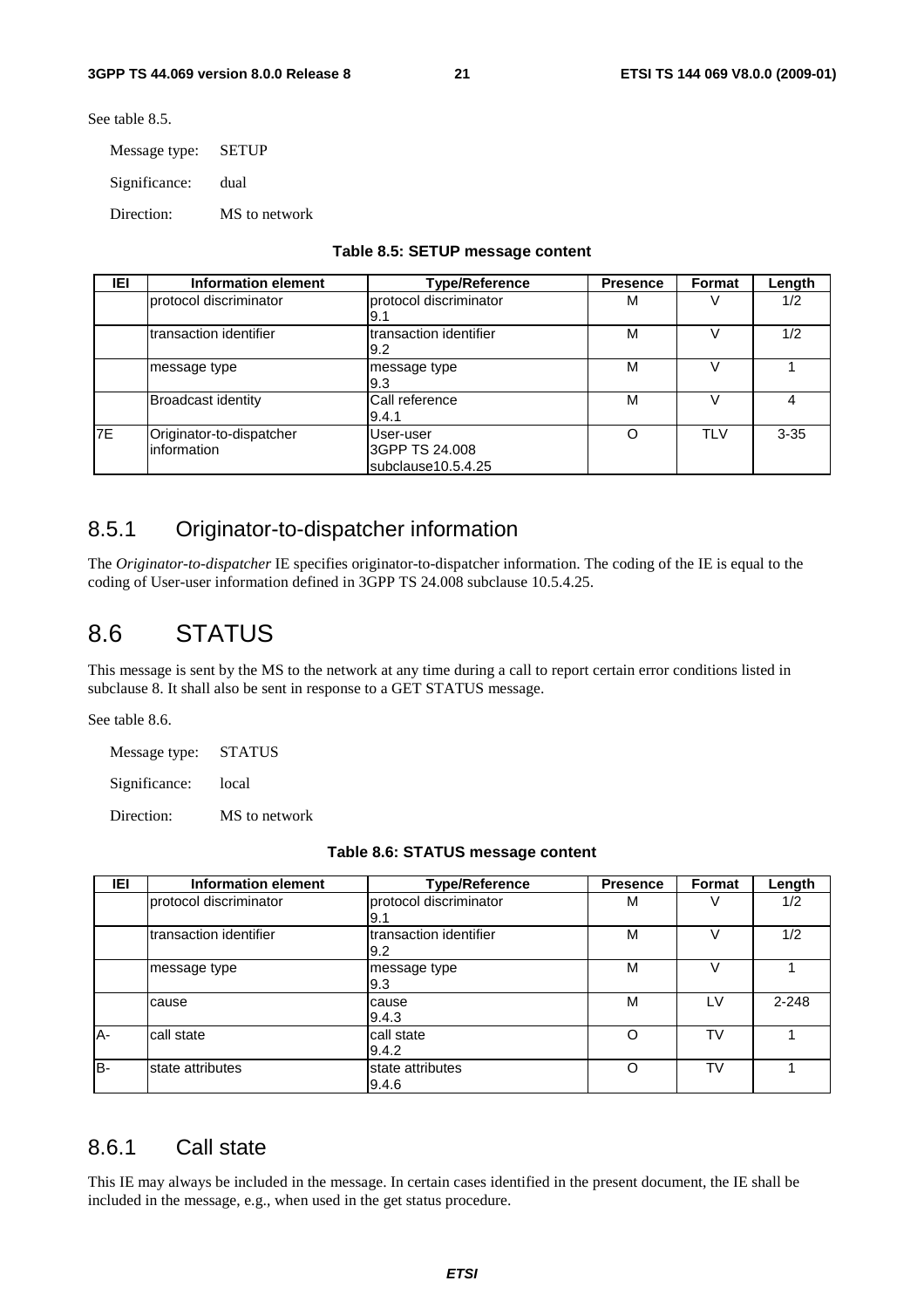### 8.6.2 State attributes

This IE may always be included in the message. In certain cases identified in the present document, the IE shall be included in the message, e.g., when used in the get status procedure.

# 8.7 TERMINATION

This message is sent by the network to the MS in order to terminate the connection between the two peer entities in the network and MS and/or to indicate that the broadcast call has been or will be terminated, e.g. as a response to a termination request.

See table 8.7.

Message type: TERMINATION

Significance: dual

Direction: network to MS

| IEI | Information element     | <b>Type/Reference</b>          | <b>Presence</b> | Format | Length    |
|-----|-------------------------|--------------------------------|-----------------|--------|-----------|
|     | Iprotocol discriminator | protocol discriminator<br>I9.1 | М               |        | 1/2       |
|     | transaction identifier  | Itransaction identifier<br>9.2 | M               |        | 1/2       |
|     | message type            | message type<br>l9.3           | M               |        |           |
|     | cause                   | cause<br>9.4.3                 | M               |        | $2 - 248$ |

#### **Table 8.7: TERMINATION message content**

## 8.8 TERMINATION REJECT

This message is sent by the network to the MS in order to reject a termination request.

See table 8.8.

Message type: TERMINATION REJECT

Significance: dual

Direction: network to MS

#### **Table 8.8: TERMINATION REJECT message content**

| IEI | Information element     | <b>Type/Reference</b>          | <b>Presence</b> | Format | Length  |
|-----|-------------------------|--------------------------------|-----------------|--------|---------|
|     | Iprotocol discriminator | protocol discriminator<br>I9.1 | M               |        | 1/2     |
|     | transaction identifier  | Itransaction identifier<br>9.2 | м               |        | 1/2     |
|     | message type            | message type<br>l9.3           | М               |        |         |
|     | Reject cause            | Cause<br>9.4.3                 | М               | LV     | $2-248$ |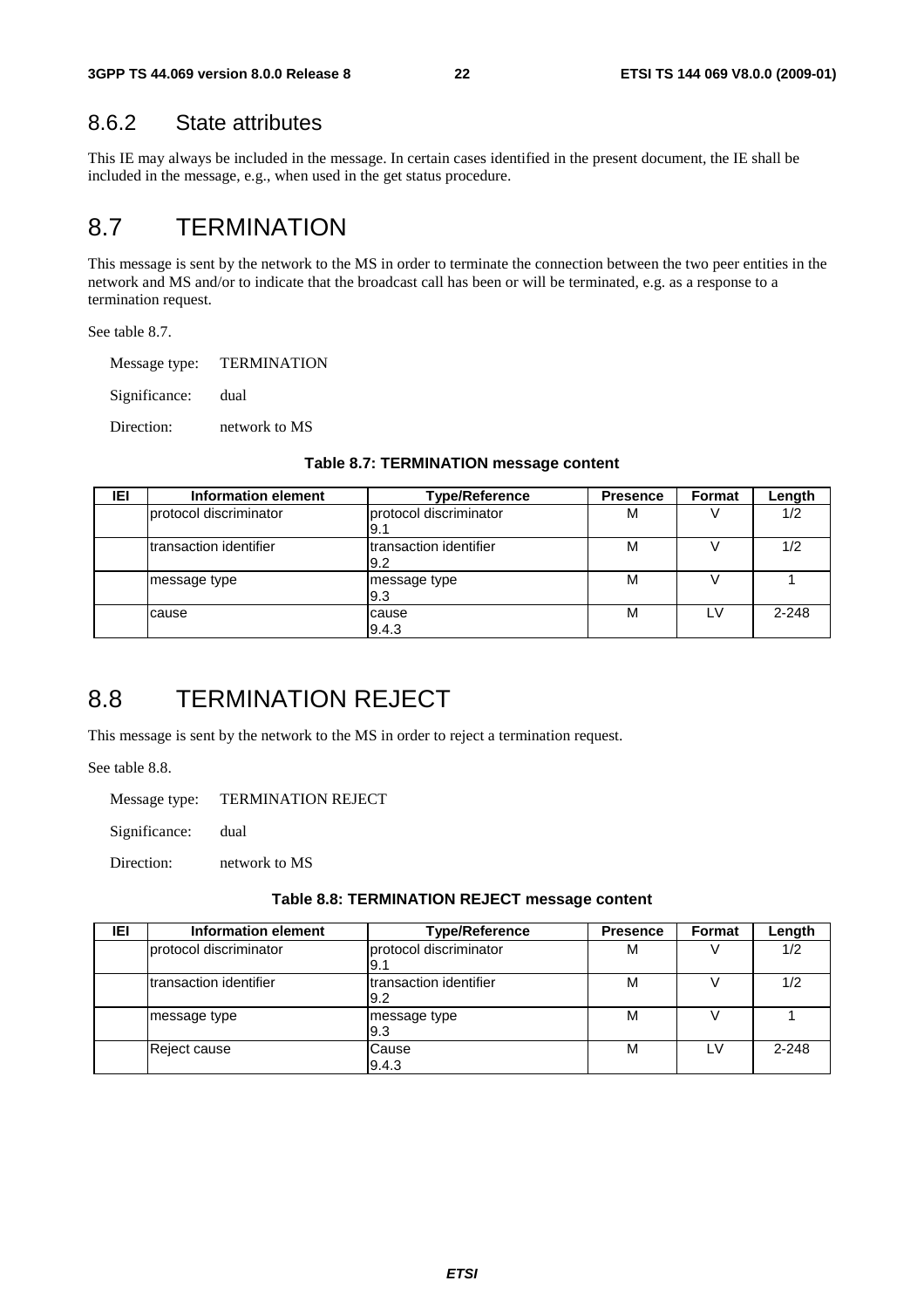# 8.9 TERMINATION REQUEST

This message is sent by the MS to the network in order to request termination of a broadcast call which it had originated.

See table 8.9.

Message type: TERMINATION REQUEST Significance: dual Direction: MS to network

#### **Table 8.9: TERMINATION REQUEST message content**

| IEI | Information element      | <b>Type/Reference</b>          | <b>Presence</b> | Format | Length |
|-----|--------------------------|--------------------------------|-----------------|--------|--------|
|     | Iprotocol discriminator  | protocol discriminator<br>I9.1 | м               |        | 1/2    |
|     | Itransaction identifier  | Itransaction identifier<br>9.2 | M               |        | 1/2    |
|     | message type             | message type<br>19.3           | М               |        |        |
|     | Broadcast call reference | Call reference<br>9.4.1        | М               |        |        |

# 9 Contents of information elements value parts

The figures and text in this clause describe the contents of Information Elements (IE) value parts. The structure of an IE as composed of Information Element Identifier (IEI), length, and value part is defined in 3GPP TS 24.007.

# 9.1 Protocol Discriminator

The Protocol Discriminator (PD) and its use are defined in 3GPP TS 24.007.

# 9.2 Transaction identifier

Bits 5 to 8 of the first octet of every message belonging to the BCC protocol contain the transaction identifier (TI). The transaction identifier and its use are defined in 3GPP TS 24.007.

# 9.3 Message Type

The message type IE and its use are defined in 3GPP TS 24.007. Table 9.1 define the value part of the message type IE used in the BCC protocol.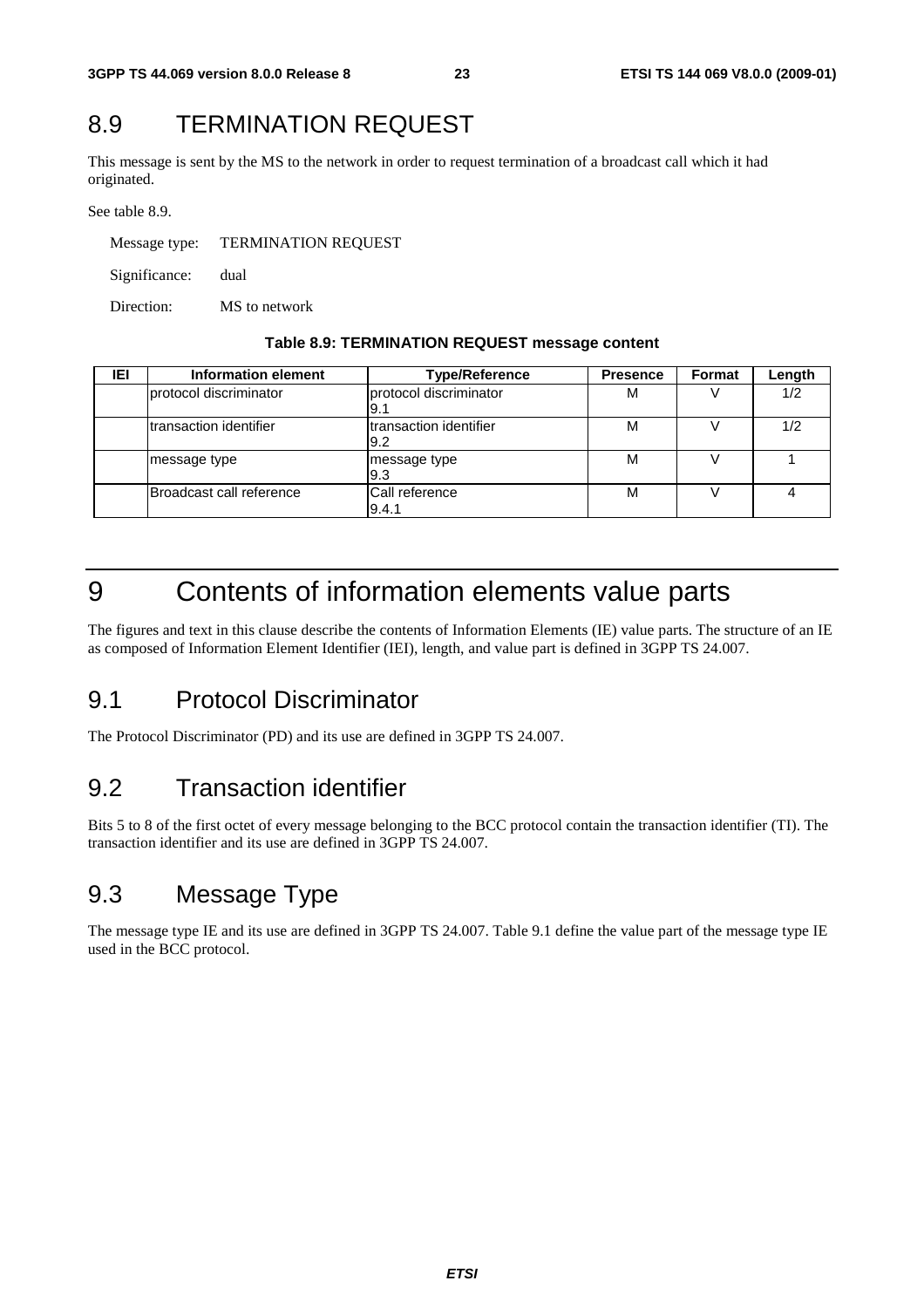| 8 |   | 6 | 5 | 4        | 3        | $\overline{2}$ | 1 |                           |
|---|---|---|---|----------|----------|----------------|---|---------------------------|
|   |   |   |   |          |          |                |   |                           |
|   |   |   |   |          |          |                |   |                           |
| 0 | x |   |   | $\Omega$ | $\left($ | $\Omega$       |   | <b>IMMEDIATE SETUP</b>    |
| 0 | x | 1 | 1 | O        | O        | 1              | 0 | <b>SETUP</b>              |
| 0 | x | 1 | 1 | O        | 0        | 1              | 1 | <b>CONNECT</b>            |
| 0 | x | 1 | 1 | O        | 1        | O              | O | <b>TERMINATION</b>        |
| 0 | x | 1 | 1 | O        | 1        | O              | 1 | TERMINATION REQUEST       |
| 0 | x |   | 1 | O        |          | 1              | O | <b>TERMINATION REJECT</b> |
| 0 | x | 1 | 1 | 1        | O        | O              | O | <b>STATUS</b>             |
| 0 | x | 1 |   | 1        | O        | O              | 1 | <b>GET STATUS</b>         |
| 0 | x | 1 | 1 | 1        | O        | 1              | O | <b>SET PARAMETER</b>      |
| O | x |   |   |          |          |                |   | IMMEDIATE SETUP 2         |

**Table 9.1: Message types for BCC** 

Bit 8 is reserved for possible future use as an extension bit, see 3GPP TS 24.007.

Bit 7 is reserved for the send sequence number in BCC messages sent from the MS. In BCC messages sent from the network an, bit 7 is coded with a "0". See 3GPP TS 24.007.

### 9.4 Other information elements

For coding of other IEs, the rules defined in 3GPP TS 24.007 annex B apply.

### 9.4.1 Call Reference

The *Call Reference* information element identifies the broadcast call reference or broadcast Id of a broadcast call. It is coded as shown below. It is a type 3 information element.

```
<call reference> ::= reference { 0 spare_4 | { 1 priority spare_1 } }
```
#### **Attributes**

The information element defines a reference which, depending on the situation, is to be interpreted as a broadcast call reference or as a broadcast id. If the **priority** field is present in *<call reference>*, the information element also specifies a priority.

If the *Call Reference* IE is included in the SETUP message and if the **priority** field is present in *<call reference>*, then the MS shall set the priority value to be the same as the priority value in the CM\_SERVICE\_REQUEST message.

#### **Field contents**

The field of the *call reference* information element are coded as shown in table 9.2.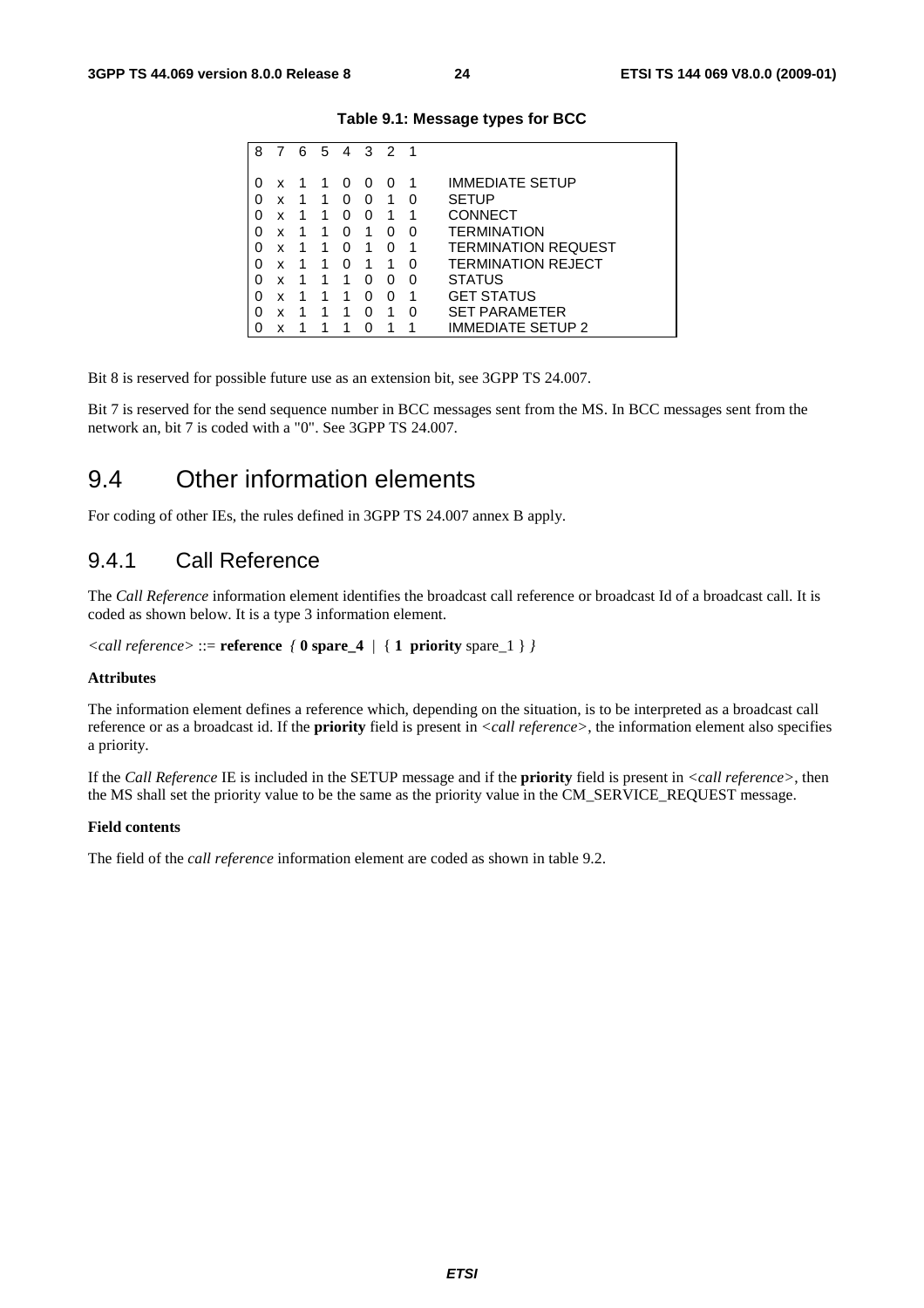| reference (27 bits)       |                                                                                                  |                |              |                             |  |  |  |  |  |  |
|---------------------------|--------------------------------------------------------------------------------------------------|----------------|--------------|-----------------------------|--|--|--|--|--|--|
|                           | This field contains the 27 bit binary encoding (with leading zeroes) of the number the decimal   |                |              |                             |  |  |  |  |  |  |
|                           | encoding of which (with leading zeroes) is the broadcast call reference or the broadcast id (see |                |              |                             |  |  |  |  |  |  |
|                           |                                                                                                  |                |              |                             |  |  |  |  |  |  |
|                           | 3GPP TS 23.003).                                                                                 |                |              |                             |  |  |  |  |  |  |
|                           |                                                                                                  |                |              |                             |  |  |  |  |  |  |
| <b>priority</b> (3 bits)  |                                                                                                  |                |              |                             |  |  |  |  |  |  |
|                           | 3                                                                                                | 2              |              |                             |  |  |  |  |  |  |
|                           | 0                                                                                                | $\Omega$       | $\Omega$     | reserved                    |  |  |  |  |  |  |
|                           |                                                                                                  |                |              |                             |  |  |  |  |  |  |
|                           | 0                                                                                                | $\mathbf 0$    | $\mathbf{1}$ | call priority level 4       |  |  |  |  |  |  |
|                           | 0                                                                                                | $\overline{1}$ | 0            | call priority level 3       |  |  |  |  |  |  |
|                           | 0                                                                                                | $\mathbf{1}$   | 1            | call priority level 2       |  |  |  |  |  |  |
|                           |                                                                                                  | $\mathbf{0}$   | 0            | call priority level 1       |  |  |  |  |  |  |
|                           | 1                                                                                                | $\mathbf 0$    | $\mathbf{1}$ | call priority level 0       |  |  |  |  |  |  |
|                           |                                                                                                  |                |              |                             |  |  |  |  |  |  |
|                           | 1                                                                                                | $\overline{1}$ | 0            | call priority level B       |  |  |  |  |  |  |
|                           |                                                                                                  |                | 1            | call priority level A       |  |  |  |  |  |  |
| spare $4(4 \text{ bits})$ |                                                                                                  |                |              |                             |  |  |  |  |  |  |
|                           |                                                                                                  |                |              |                             |  |  |  |  |  |  |
|                           |                                                                                                  |                |              | This field shall be ignored |  |  |  |  |  |  |
|                           |                                                                                                  |                |              |                             |  |  |  |  |  |  |
| spare $1(1 \text{ bit})$  |                                                                                                  |                |              |                             |  |  |  |  |  |  |
|                           |                                                                                                  |                |              | This field shall be ignored |  |  |  |  |  |  |

#### **Table 9.2:** *call reference* **information element**

### 9.4.2 Call state

The *call state* information element identifies a state, and, if applicable, a sub-state of the broadcast call protocol at the MS side. It is coded as defined below. It is a type 1 information element.

*<call state> ::=***state**

#### **Attributes**

The **state** field defines an integer N in the range 0..15. The *call state* information element defines a call state or a sub-state of state U2, ACTIVE, of the BCC protocol.

#### **Field contents**

See table 9.3.

#### **Static conditions**

The values 12 to 15 of integer N are reserved.

|  | Table 9.3: call state information element |  |
|--|-------------------------------------------|--|

|   | state (4 bits)                                                                                                                                                |  |  |  |  |  |
|---|---------------------------------------------------------------------------------------------------------------------------------------------------------------|--|--|--|--|--|
|   |                                                                                                                                                               |  |  |  |  |  |
|   | This field contains the 4 bit encoding (with leading zeroes) of an integer $N = 0, , 15$ . The state or<br>substate associated to integer N is defined below: |  |  |  |  |  |
|   |                                                                                                                                                               |  |  |  |  |  |
| N | state                                                                                                                                                         |  |  |  |  |  |
|   |                                                                                                                                                               |  |  |  |  |  |
| O | U0                                                                                                                                                            |  |  |  |  |  |
| 1 | U1                                                                                                                                                            |  |  |  |  |  |
| 2 | U <sub>2</sub>                                                                                                                                                |  |  |  |  |  |
| 3 | U3                                                                                                                                                            |  |  |  |  |  |
| 4 | U4                                                                                                                                                            |  |  |  |  |  |
| 5 | U <sub>5</sub>                                                                                                                                                |  |  |  |  |  |
| 6 | U <sub>0.p</sub>                                                                                                                                              |  |  |  |  |  |
|   | U6                                                                                                                                                            |  |  |  |  |  |
|   |                                                                                                                                                               |  |  |  |  |  |
|   | All other values are reserved.                                                                                                                                |  |  |  |  |  |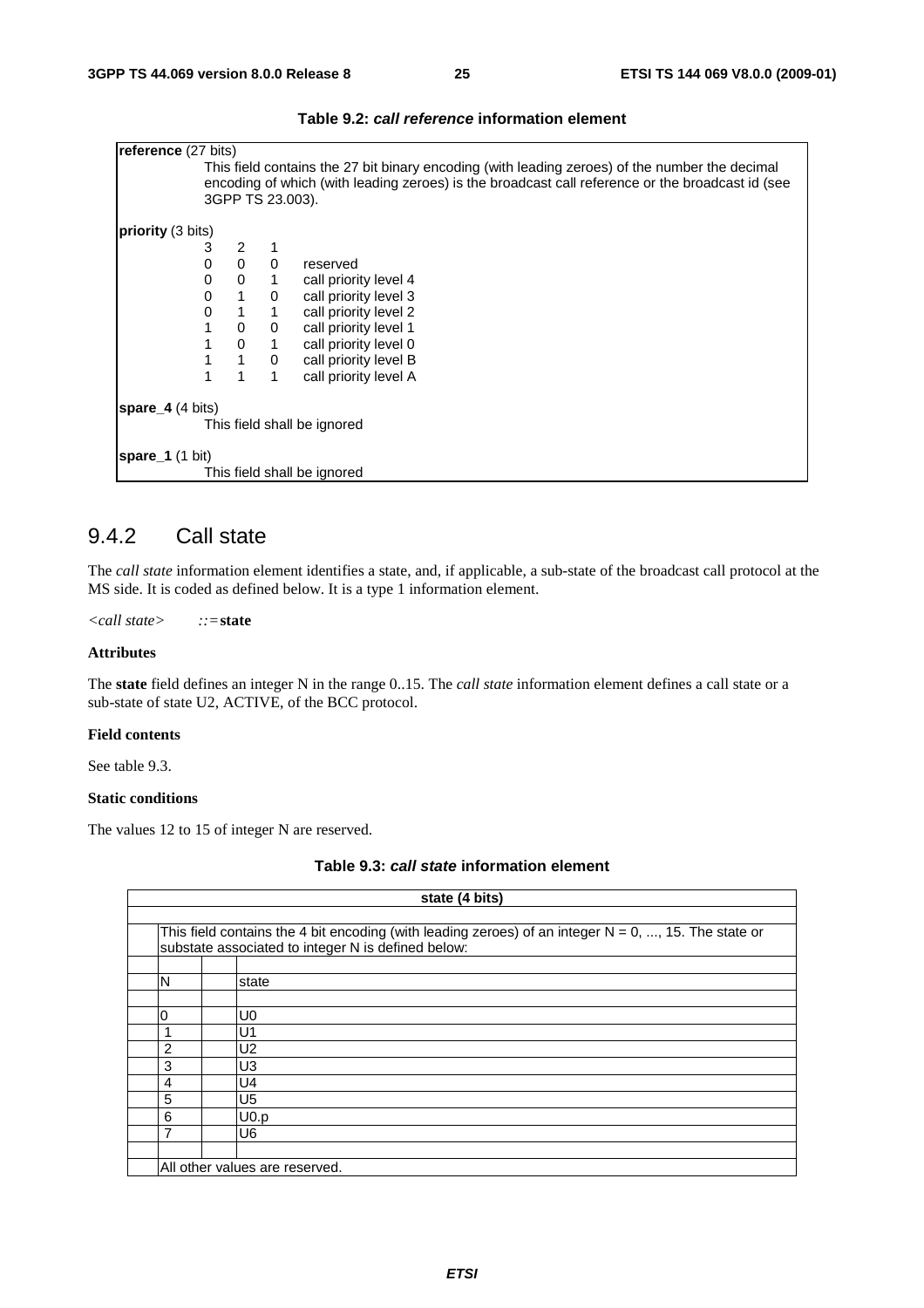### 9.4.3 Cause

The purpose of the *cause* information element is to describe the reason for generating certain messages and to provide diagnostic information in the event of procedural errors.

The *cause* information element is a type 4 information element. Its value part has a minimal length of 1 octet. The maximum length is given by the maximum number of octets in a L3 message (see 3GPP TS 44.006).

The value part is coded as shown below:

```
<cause > ::= 1 cause_part [ diagnostics ]
```
*|* **0 cause\_part** *<cause>* 

#### **Attributes**

The **cause\_part** field defines a non-negative integer N. If more than one **cause\_part** fields are present in *<cause>*, the information element indicates an unspecific cause; otherwise, it indicates a cause as defined by N.

#### **Field contents**

The fields of the information element are coded as shown in table 9.4.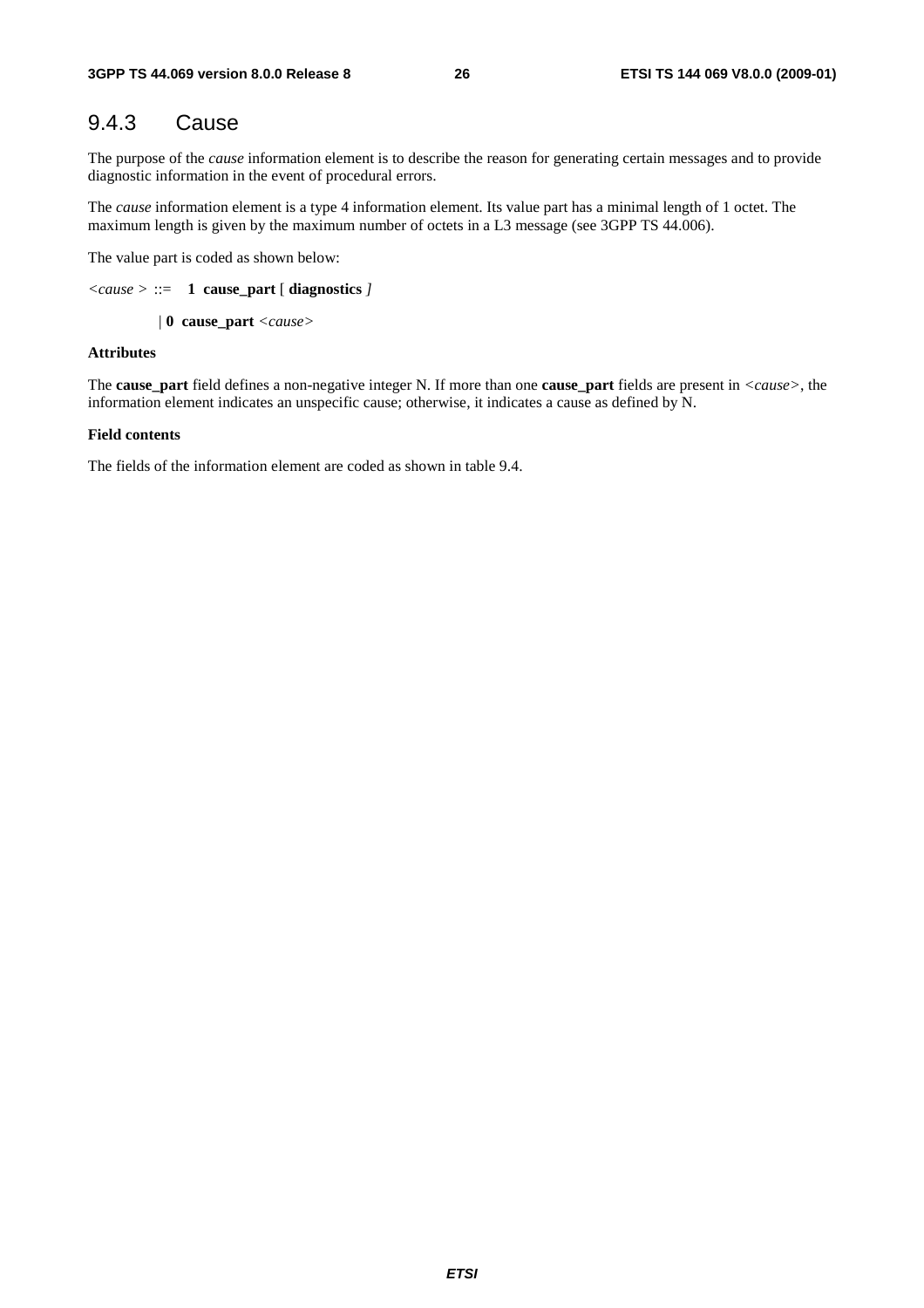|             | cause_part (7 bits)                                                                          |                                                                   |  |  |  |  |  |  |
|-------------|----------------------------------------------------------------------------------------------|-------------------------------------------------------------------|--|--|--|--|--|--|
|             |                                                                                              |                                                                   |  |  |  |  |  |  |
|             | This field contains the 7 bit encoding (with leading zeroes) of a non-negative integer which |                                                                   |  |  |  |  |  |  |
|             | specifies a cause as defined below:                                                          |                                                                   |  |  |  |  |  |  |
|             |                                                                                              |                                                                   |  |  |  |  |  |  |
|             | N                                                                                            | cause                                                             |  |  |  |  |  |  |
|             |                                                                                              |                                                                   |  |  |  |  |  |  |
|             | 3                                                                                            | <b>Illegal MS</b>                                                 |  |  |  |  |  |  |
|             | 5                                                                                            | IMEI not accepted                                                 |  |  |  |  |  |  |
|             | 6                                                                                            | <b>Illegal ME</b>                                                 |  |  |  |  |  |  |
|             | 8                                                                                            | Service not authorized                                            |  |  |  |  |  |  |
|             | 9                                                                                            | Application not supported on the protocol                         |  |  |  |  |  |  |
|             | 10                                                                                           | RR connection aborted                                             |  |  |  |  |  |  |
|             | 16                                                                                           | Normal call clearing                                              |  |  |  |  |  |  |
|             | 17                                                                                           | Network failure                                                   |  |  |  |  |  |  |
|             | 20                                                                                           | <b>Busy</b>                                                       |  |  |  |  |  |  |
|             | $\overline{22}$                                                                              | Congestion                                                        |  |  |  |  |  |  |
|             | $\overline{23}$<br>User not originator of call                                               |                                                                   |  |  |  |  |  |  |
|             | 24                                                                                           | Network wants to maintain call                                    |  |  |  |  |  |  |
|             | $\overline{30}$                                                                              | <b>Response to GET STATUS</b>                                     |  |  |  |  |  |  |
|             | 32                                                                                           | Service option not supported                                      |  |  |  |  |  |  |
|             | $\overline{33}$                                                                              | Requested service option not subscribed                           |  |  |  |  |  |  |
|             | $\overline{34}$                                                                              | Service option temporarily out of order                           |  |  |  |  |  |  |
|             | $\overline{38}$                                                                              | Call cannot be identified                                         |  |  |  |  |  |  |
|             | $48 - 63$                                                                                    | retry upon entry into a new cell                                  |  |  |  |  |  |  |
|             | $\overline{81}$                                                                              | Invalid transaction identifier value                              |  |  |  |  |  |  |
|             | 95                                                                                           | Semantically incorrect message                                    |  |  |  |  |  |  |
|             | 96                                                                                           | Invalid mandatory information                                     |  |  |  |  |  |  |
|             | 97                                                                                           | Message type non-existent or not implemented                      |  |  |  |  |  |  |
|             | $\overline{98}$                                                                              | Message type not compatible with the protocol state               |  |  |  |  |  |  |
|             | $\overline{99}$                                                                              | Information element non-existent or not implemented               |  |  |  |  |  |  |
|             | 100                                                                                          | Message type not compatible with the protocol state               |  |  |  |  |  |  |
|             | 112                                                                                          | Protocol error, unspecified                                       |  |  |  |  |  |  |
|             |                                                                                              |                                                                   |  |  |  |  |  |  |
|             |                                                                                              | Any other value received shall be treated as an unspecific cause. |  |  |  |  |  |  |
|             |                                                                                              |                                                                   |  |  |  |  |  |  |
| Diagnostics |                                                                                              |                                                                   |  |  |  |  |  |  |
|             |                                                                                              |                                                                   |  |  |  |  |  |  |
|             |                                                                                              |                                                                   |  |  |  |  |  |  |
|             | This field contains a message or information element.                                        |                                                                   |  |  |  |  |  |  |
|             |                                                                                              |                                                                   |  |  |  |  |  |  |

#### **Table 9.4:** *cause* **information element**

# 9.4.4 Originator indication

The *originator indication* information element informs the broadcast call control entity in the MS whether it is the calling user. It is a type 1 information element.

The value part is coded as shown below:

*<originator indication>* ::= **spare\_3 OI**

#### **Attributes**

The IE defines whether the MS is the originator of the broadcast call.

#### **Field contents**

The fields of the information element are coded as shown in table 9.5.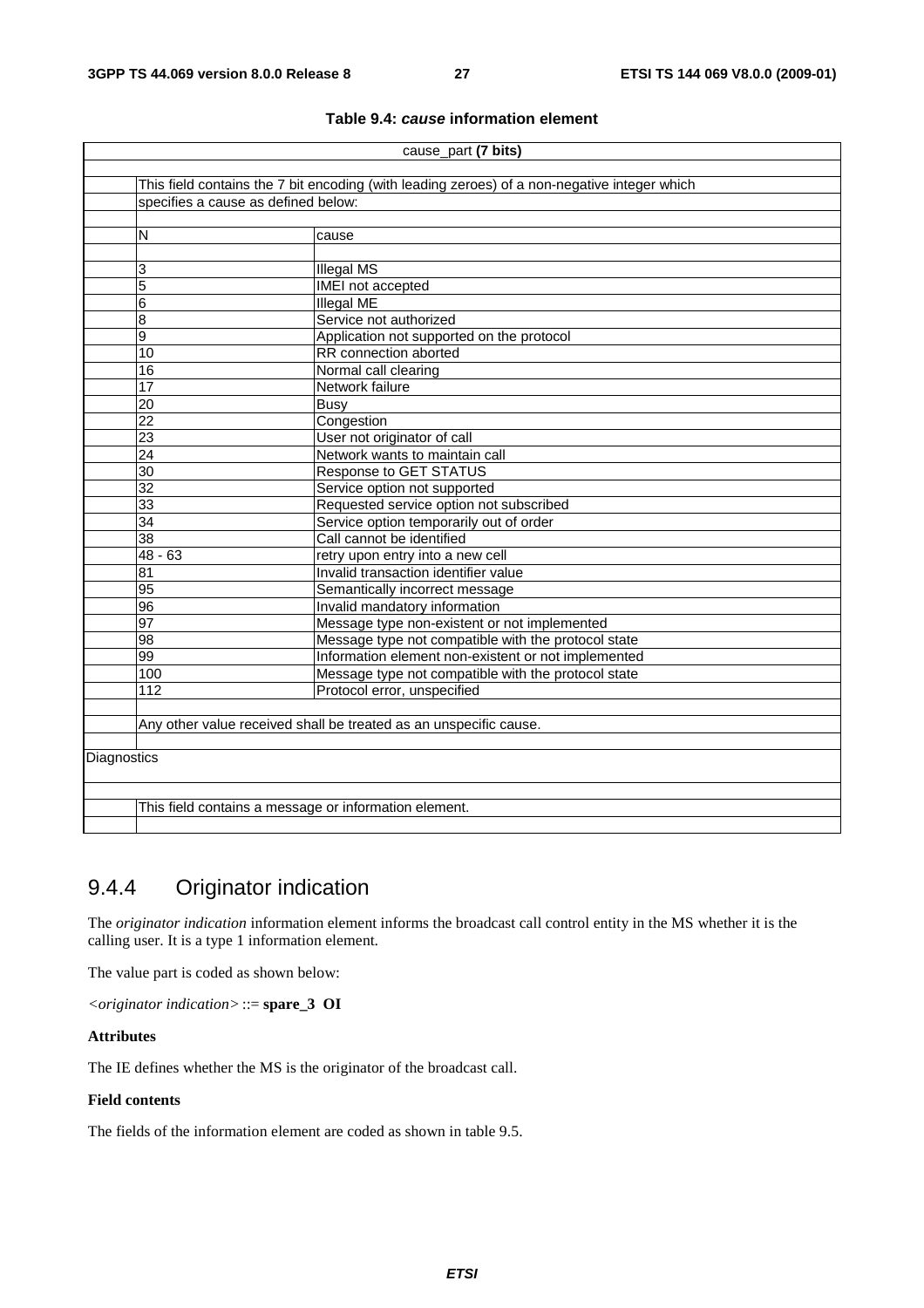|                       | spare_3 (3 bits)                         |
|-----------------------|------------------------------------------|
|                       | This field shall be ignored.             |
| $ OI(1 \text{ bit}) $ |                                          |
| 0                     | The MS is not the originator of the call |
|                       | The MS is the originator of the call     |

#### **Table 9.5:** *originator indication* **information element fields**

### 9.4.5 Spare Half Octet

This element is used in the description of messages in clause 8 when an odd number of half octet type 1 information elements are used. This element consists of 4 bits set to zero and is placed in bits 5 to 8 of the octet unless otherwise specified. It is a type 1 information element.

### 9.4.6 State attributes

The *state attributes* information element contains information about parameter values of the MS. It is a type 1 information element.

The value part is coded as shown below:

*<state attributes>* ::= **DA UA COMM OI**

**Attributes** 

The IE defines values of parameters D-ATT, U-ATT, ORIG, and COMM.

#### **Field contents**

The fields of the information element are coded as shown in table 9.7.

#### **Table 9.7:** *state attributes* **information element fields**

|                     | DA (1 bit)                                                  |
|---------------------|-------------------------------------------------------------|
| 0                   | User connection in the downlink not attached (D-ATT = $F$ ) |
| 1                   | User connection in the downlink attached ( $D-ATT = T$ )    |
| UA (1 bit)          |                                                             |
| 0                   | User connection in the uplink not attached $(U-ATT = F)$    |
|                     | User connection in the uplink attached $(U-ATT = T)$        |
| <b>COMM</b> (1 bit) |                                                             |
| 0                   | $COMM = F$                                                  |
|                     | $COMM = T$                                                  |
| OI(1 bit)           |                                                             |
|                     | The MS is not the originator of the call (ORIG = $F$ )      |
|                     | The MS is the originator of the call (ORIG = $T$ )          |

### 9.4.7 Compressed otdi

The *Compressed otdi* information element specifies an integer N in 40 bit binary representation; bit 8 of octet 1 is the most significant bit and bit 1 of octet 5 is the least significant bit. The integer denotes compressed originator-todispatcher information. The corresponding decompressed originator-to-dispatcher information is given by the following attributes:

- User-user protocol discriminator: IA5 characters.
- User-user information: The user-user information is a string of 12 digits which are the decimal representation of the integer N with leading zeros. Each digit after decompression is coded in one octet. The bits 1 to 7 are used for the coding of the IA5 character, and bit 8 is coded as "0". A coding example is given in Annex A.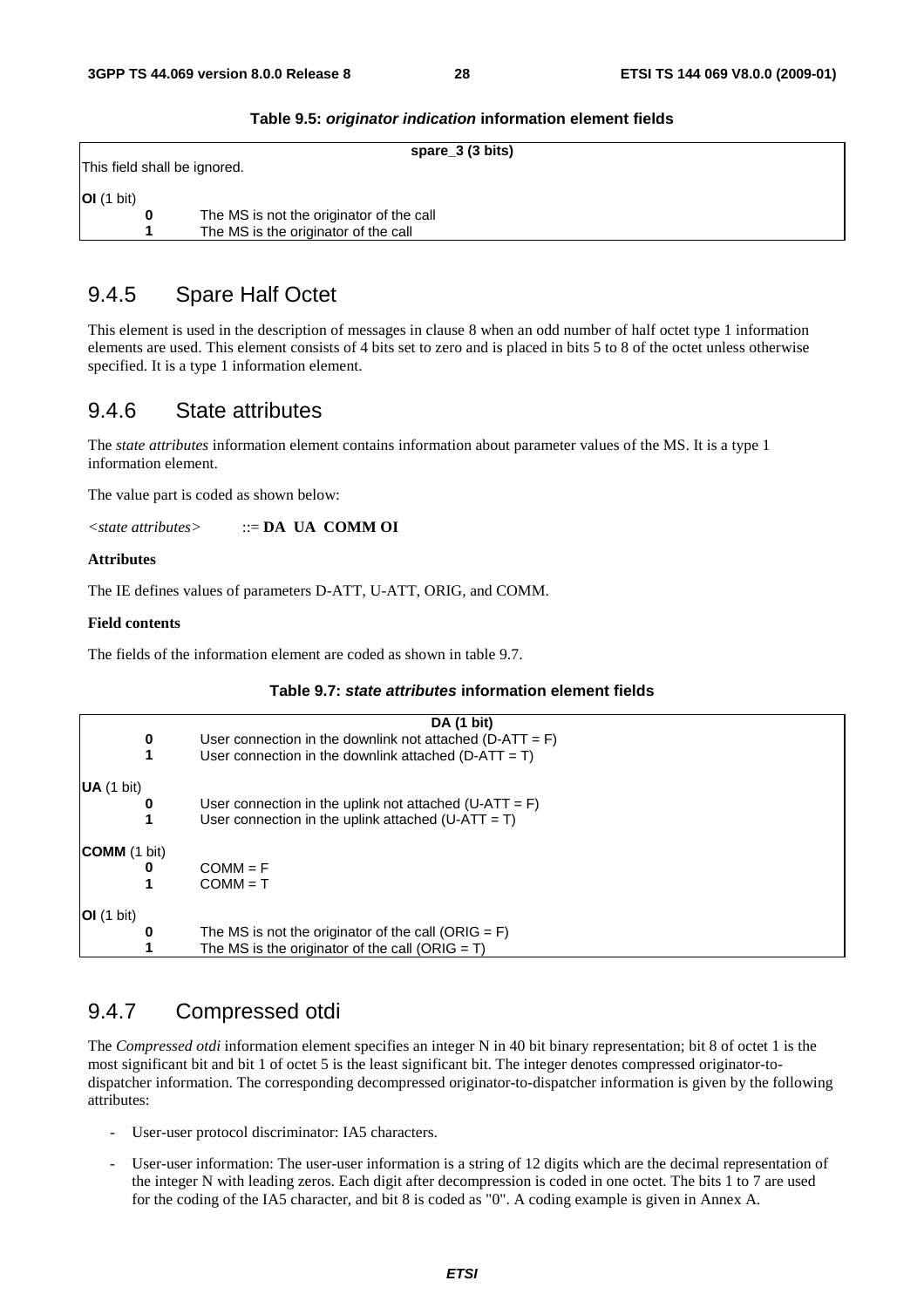# Annex A (informative): Example of the coding of the user-user information after decompression of the originator-to-dispatcher information

If the originator-to-dispatcher information after the decompression in decimal representation with leading zeros is "000000009123", then the user-user information is coded in IA5 characters as follows:

| 8 | 7 | 6 | 5 | 4 | 3 | $\overline{2}$ | 1 | content       | IA5 Code |
|---|---|---|---|---|---|----------------|---|---------------|----------|
|   |   |   |   |   |   |                |   |               |          |
| 0 | 0 |   | 1 | ი | 0 | 0              | 0 | 1. digit: $0$ | 0x30     |
| 0 | 0 |   | 1 | ი | 0 | 0              | 0 | 2. digit: 0   | 0x30     |
| 0 | 0 | 1 | 1 | ი | 0 | 0              | 0 | 3. digit: 0   | 0x30     |
| 0 | 0 |   | 1 | 0 | 0 | 0              | 0 | 4. digit: 0   | 0x30     |
| 0 | 0 |   | 1 | ი | 0 | 0              | 0 | 5. digit: 0   | 0x30     |
| 0 | 0 | 1 | 1 | ი | 0 | 0              | 0 | 6. digit: 0   | 0x30     |
| 0 | 0 |   | 1 | ი | 0 | 0              | 0 | 7. digit: 0   | 0x30     |
| 0 | 0 | 1 | 1 | U | 0 | 0              | 0 | 8. digit: 0   | 0x30     |
| 0 | 0 |   | 1 |   | 0 | 0              | 1 | 9. digit: 9   | 0x39     |
| 0 | 0 |   | 1 | 0 | 0 | 0              | 1 | 10. digit: 1  | 0x31     |
| 0 | 0 | 1 | 1 | ი | 0 | 1              | 0 | 11. digit: 2  | 0x32     |
| 0 | ი |   |   | በ | ი | 1              |   | 12. digit: 3  | 0x33     |

**Table A.1: Example of user-user information in IA5 characters after decompression**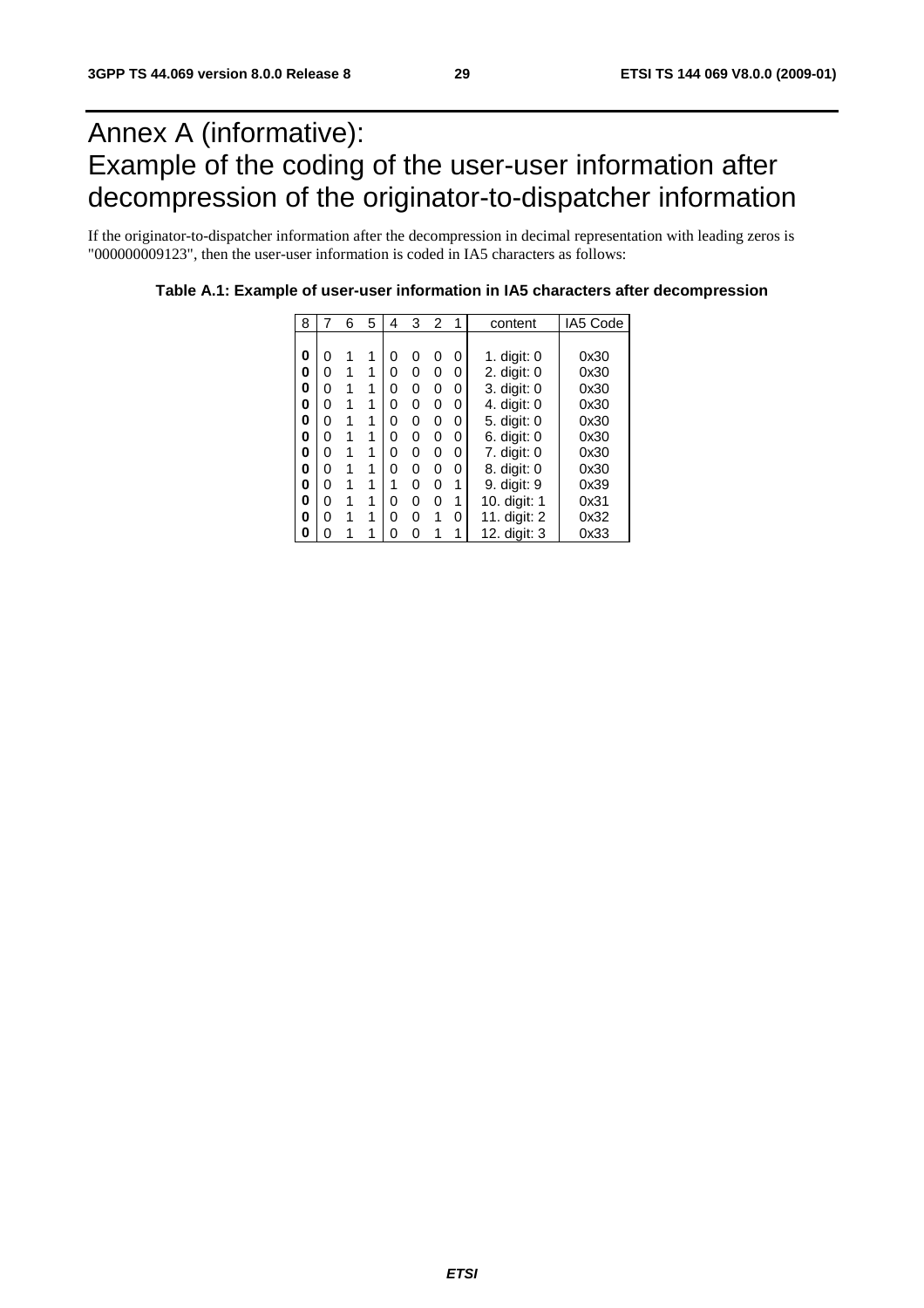# Annex B (informative): Change History

| TSG#          | <b>TSG doc</b>             | <b>WG doc</b>              | <b>Spec</b>      | <b>CR</b> | <b>Rev</b> | <b>Ph</b>  | Cat          | Old<br>vers     | <b>New</b>       | <b>Title</b>                                                                            | WI                 |
|---------------|----------------------------|----------------------------|------------------|-----------|------------|------------|--------------|-----------------|------------------|-----------------------------------------------------------------------------------------|--------------------|
| S#31          |                            | Feb 2000                   | 04.69            |           |            |            |              | 7.1.0           | vers<br>8.0.0    | Specification version upgrade to<br>Release 1999 version 8.0.0                          |                    |
| CN#7          |                            | N1-000472                  | 04.69            | A021      |            | R99        |              | 8.0.0           | 8.1.0            | Addition of cause values.<br>Approved at TSGN#7 and SMG<br>email approved before SMG#32 |                    |
| S#32,<br>CN#8 |                            | N1-000679                  | 04.69            | A022      |            | <b>R00</b> |              | 8.1.0           | 9.0.0            | Introduction of Originator-to-<br>dispatcher information into VBS                       |                    |
|               |                            |                            | 04.69/<br>44.069 |           |            |            |              | 04.69<br>v9.0.0 | 44.069<br>v4.0.0 | Conversion to 3GPP TS format                                                            |                    |
| CN#7          | NP-000449                  | N <sub>1</sub> -001007     | 44.069           | 001       | 1          | <b>R00</b> | $\mathsf{C}$ | 4.0.0           | 4.1.0            | The repetition of the priority<br>in the Call Reference IE in<br>the SETUP message      | <b>ASCI</b>        |
|               |                            |                            |                  |           |            |            |              | 4.1.0           | 4.1.1            | Oct 2000: Correction of<br>references.                                                  |                    |
| NP-<br>12     |                            | NP-010269 N1-010855 44.069 |                  | 002       | 1          | Rel-F<br>4 |              | 4.1.1           | 4.2.0            | Clarification of the coding of<br>otdi information in IA5 format                        | <b>ASCI</b>        |
| NP-<br>16     | NP-020224 N1-021369 44.069 |                            |                  | 003       | 1          | Rel-<br>4  | F            | 4.2.0           | 4.3.0            | Various clean-up of wrong<br>references, eg towards<br>44.018                           | TEI4               |
| NP-<br>16     |                            |                            | 44.069           |           |            | Rel-<br>5  |              | 4.3.0           | 5.0.0            | CN plenary decision to make<br>this TS also for Release 5.                              | June<br>2002       |
| NP-<br>26     |                            |                            | 44.069           |           |            | Rel-<br>6  |              | 5.0.0           | 6.0.0            | CN plenary decision to make<br>this TS also for Release 6.                              | Dec<br>2004        |
| CP-<br>33     | CP-060506                  | C1-061469 44.069           |                  | 005       |            | Rel-<br>7  |              | 6.0.0           | 7.0.0            | TC RT Increase VBS setup<br>timeout (MS timer TMM-est)                                  | Sept<br>2006       |
| $CP-$<br>42   |                            |                            |                  |           |            | Rel-<br>8  |              | 7.0.0           | 8.0.0            | Upgrade to Rel-8.                                                                       | <b>Dec</b><br>2008 |